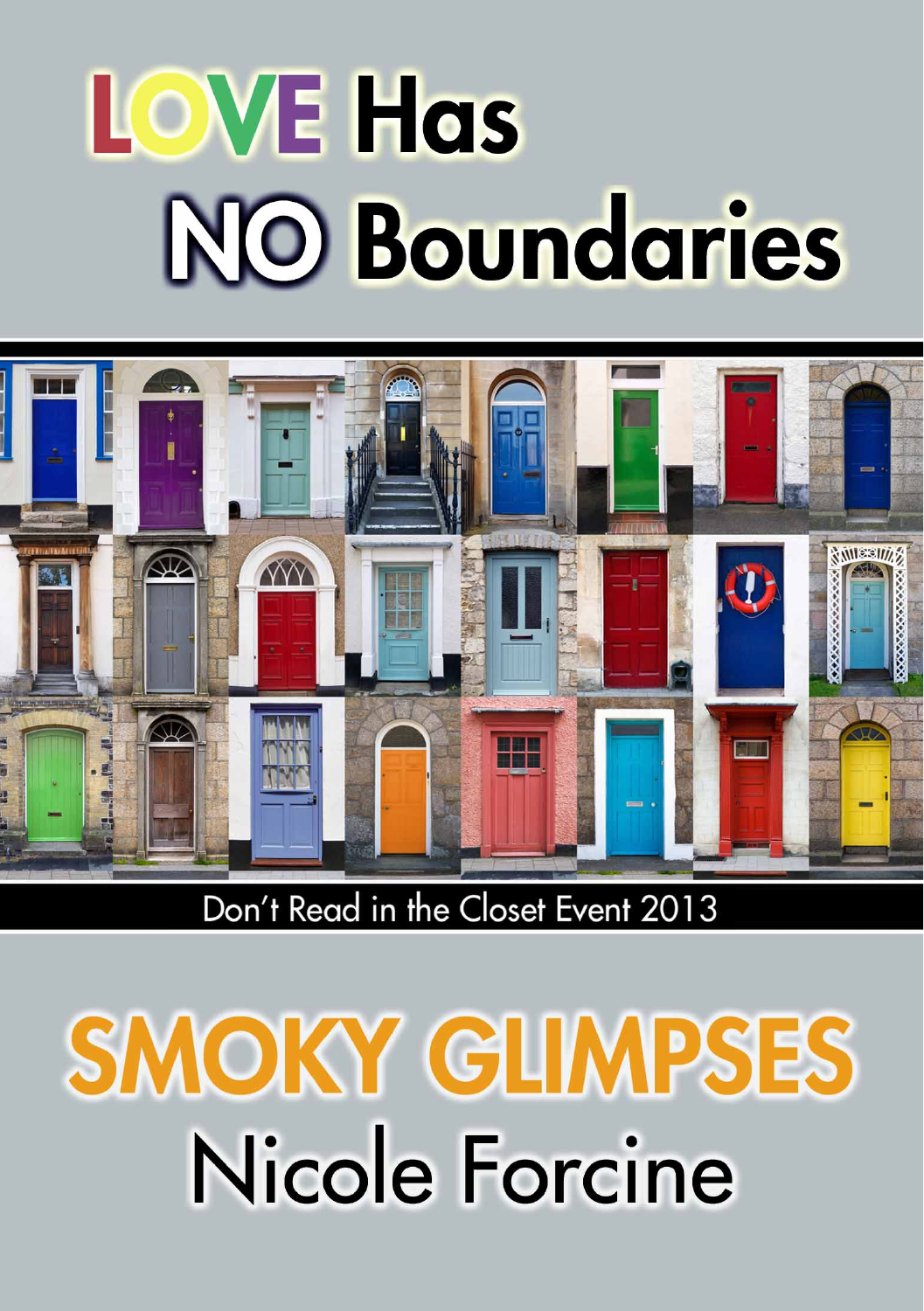### **Love Has No Boundaries**

#### *An M/M Romance series*

# **SMOKY GLIMPSES**

#### **By Nicole Forcine**

#### **Introduction**

The story you are about to read celebrates love, sex and romance between men. It is a product of the *Love Has No Boundaries* promotion sponsored by the *Goodreads M/M Romance Group* and is published as a free gift to you.

#### **What Is Love Has No Boundaries?**

The *Goodreads M/M Romance Group* invited members to choose a photo and pen a letter asking for a short M/M romance story inspired by the image; authors from the group were encouraged to select a letter and write an original tale. The result was an outpouring of creativity that shone a spotlight on the special bond between M/M romance writers and the people who love what they do.

A written description of the image that inspired this story is provided along with the original request letter. If you'd like to view the photo, please feel free to join the [Goodreads M/M Romance Group](http://www.goodreads.com/group/show/20149-m-m-romance) and visit the discussion section: *Love Has No Boundaries*.

Whether you are an avid M/M romance reader or new to the genre, you are in for a delicious treat.

#### **Words of Caution**

This story may contain sexually explicit content and is **intended for adult readers.** It may contain content that is disagreeable or distressing to some readers. The *M/M Romance Group* strongly recommends that each reader review the General Information section before each story for story tags as well as for content warnings.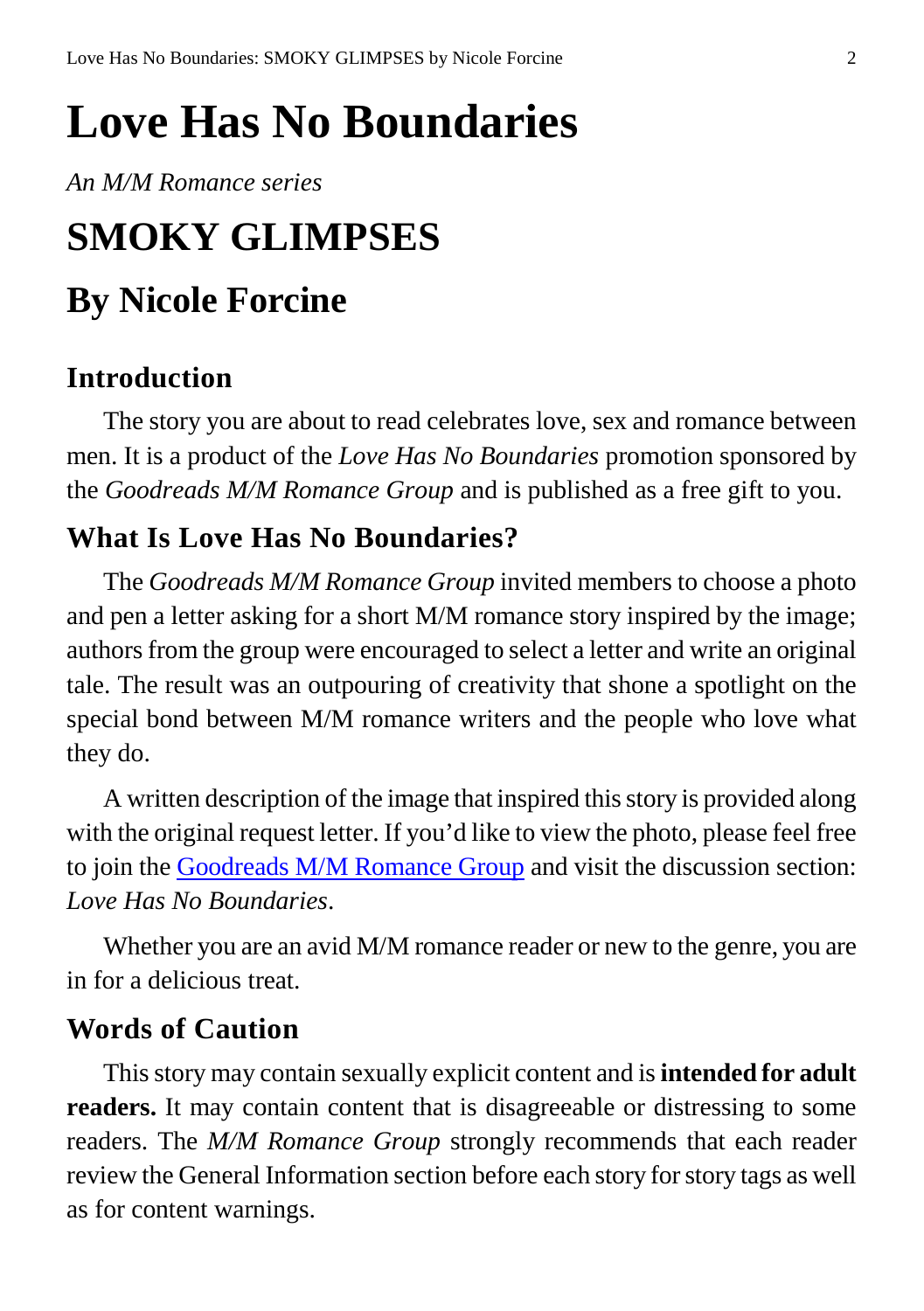This story is a work of fiction. Names, characters, places and incidents are the products of the author's imagination or are used fictitiously. Any resemblance to actual events, locales, or persons, living or dead, is entirely coincidental.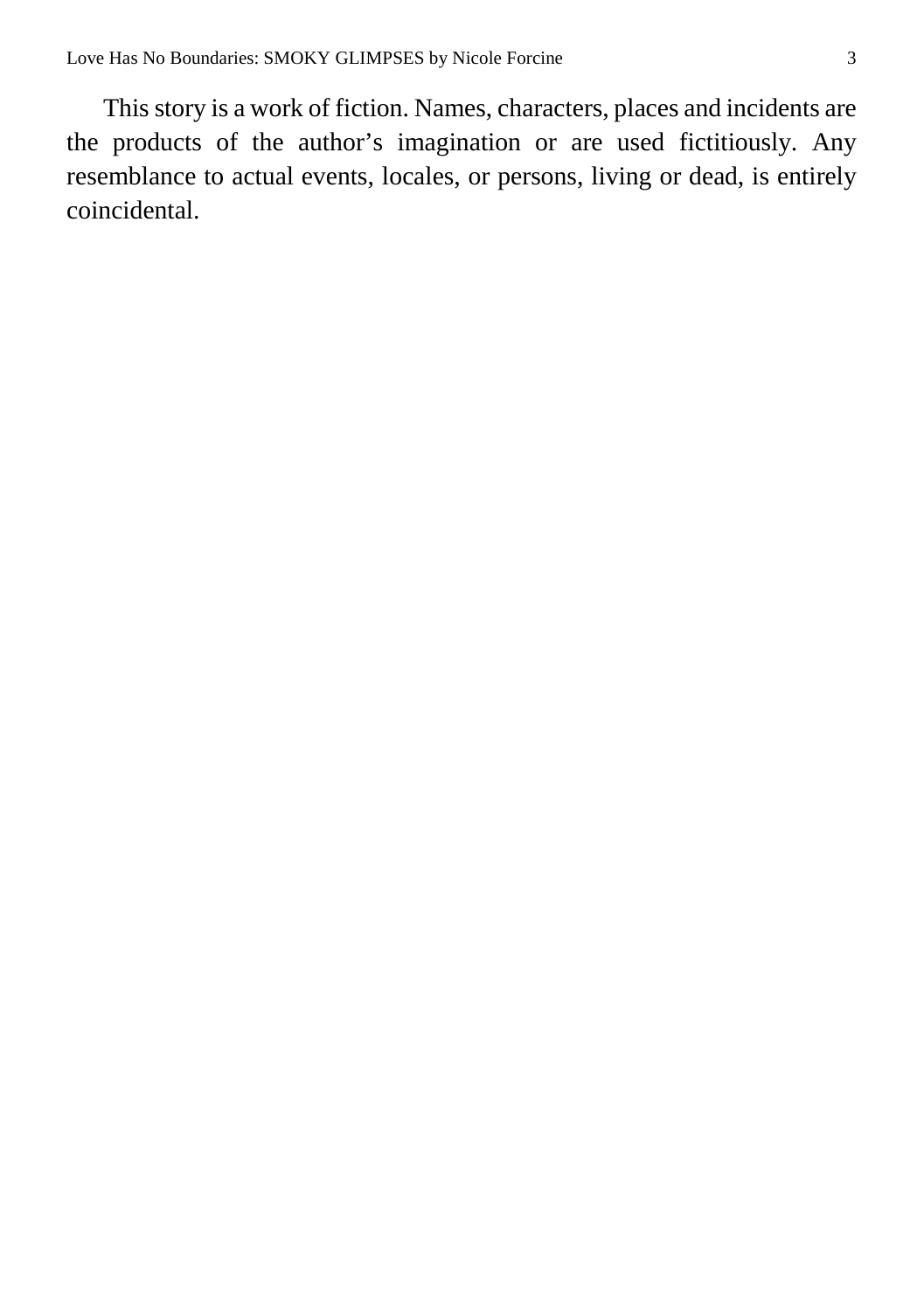All rights reserved worldwide.

This eBook may be distributed freely in its entirety courtesy of the *Goodreads M/M Romance Group*. This eBook may not be sold, manipulated or reproduced in any format without the express written permission of the author.

Smoky Glimpses, Copyright © 2013 Nicole Forcine

Cover Design by Goodreads M/M Romance Group

This ebook is published by the *M/M Romance Group* and is not directly endorsed by or affiliated with Goodreads Inc.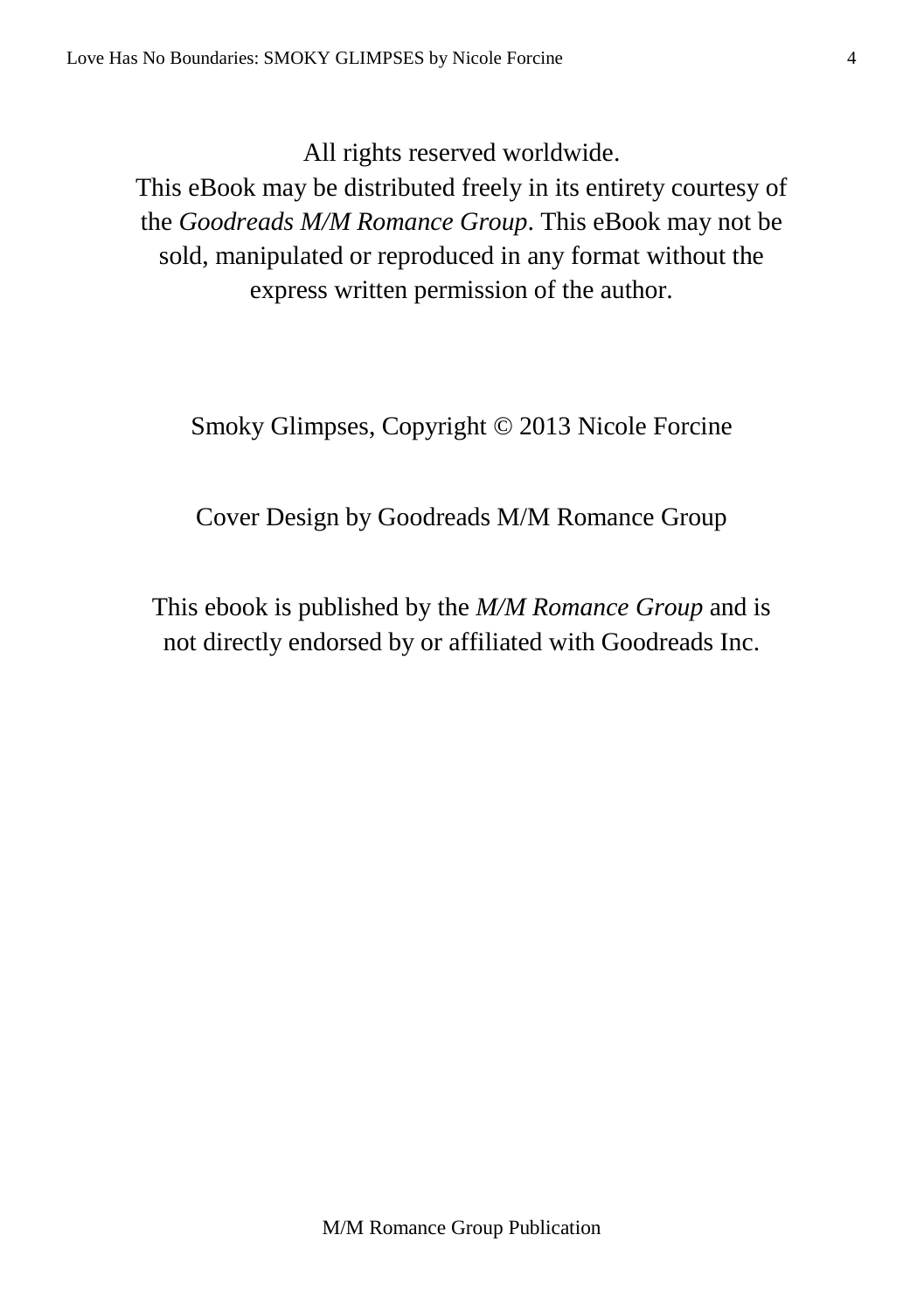## **SMOKY GLIMPSES By Nicole Forcine**

#### **Photo Description**

Eight hunky, half-dressed firemen of assorted nationalities and hair color stand in a parking lot, all looking up at the camera, which is obviously positioned at an elevation well above the group. It looks like the cover for a sexy firefighter calendar, with an attractive bald fireman in the front middle spot. The caption reads "Please excuse me while I light my house on fire."

#### **Story Letter**

#### *Dear Author,*

*The setup for this scene is a firemen calendar shoot. The photographer knocks on the main character's apartment door to request shooting some photos from the apartment balcony. The MC follows the photographer out to the balcony and sees [the setting described in the photo description above].*

*I'm pretty open to whatever the author wants to do with the story beyond the setup. (This doesn't have to be the beginning of the story. It can be later on in the story. That was just the setup for this image.)*

*I would really like for it to be a paranormal story. (Pick your paranormal element.) And you can take your pick of the firemen as the other MC.* 

*It does not have to be HEA.*

*Sincerely,*

*Adara*

#### **Story Info**

**Genre:** contemporary

**Tags:** firemen, sweet, psychic ability, paranormal, humorous

**Word count:** 7,921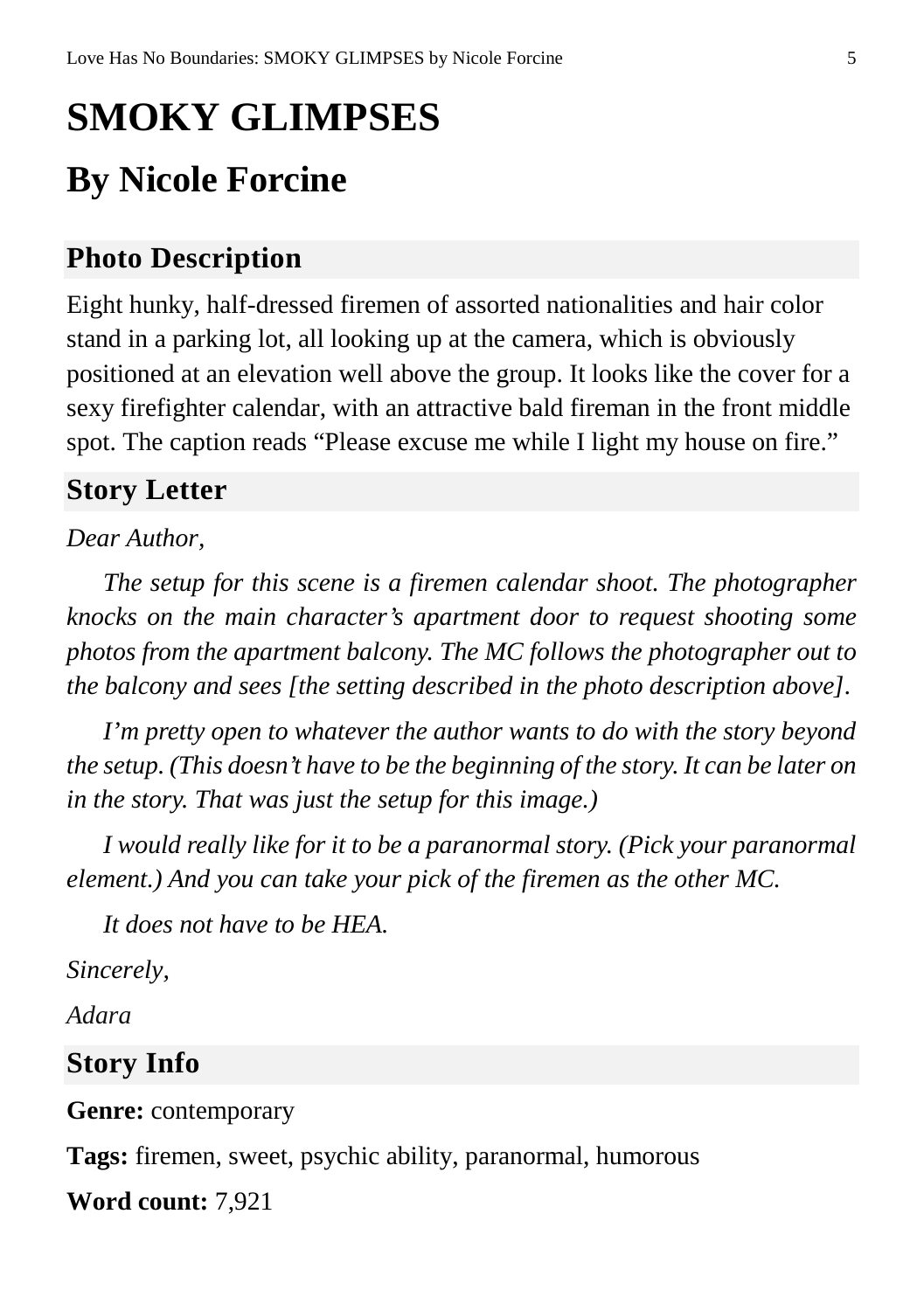#### *Author Interpretation*

When I looked at this photo, the first thing I thought was, well, exactly what the caption said— "Excuse me while I set my house on fire" because RAWR. Once I'd calmed down, I had to pick my guy and you know what? Not enough love for dudes with shaved heads. Or blue collar psychics for that matter, so Smoky Glimpses was born.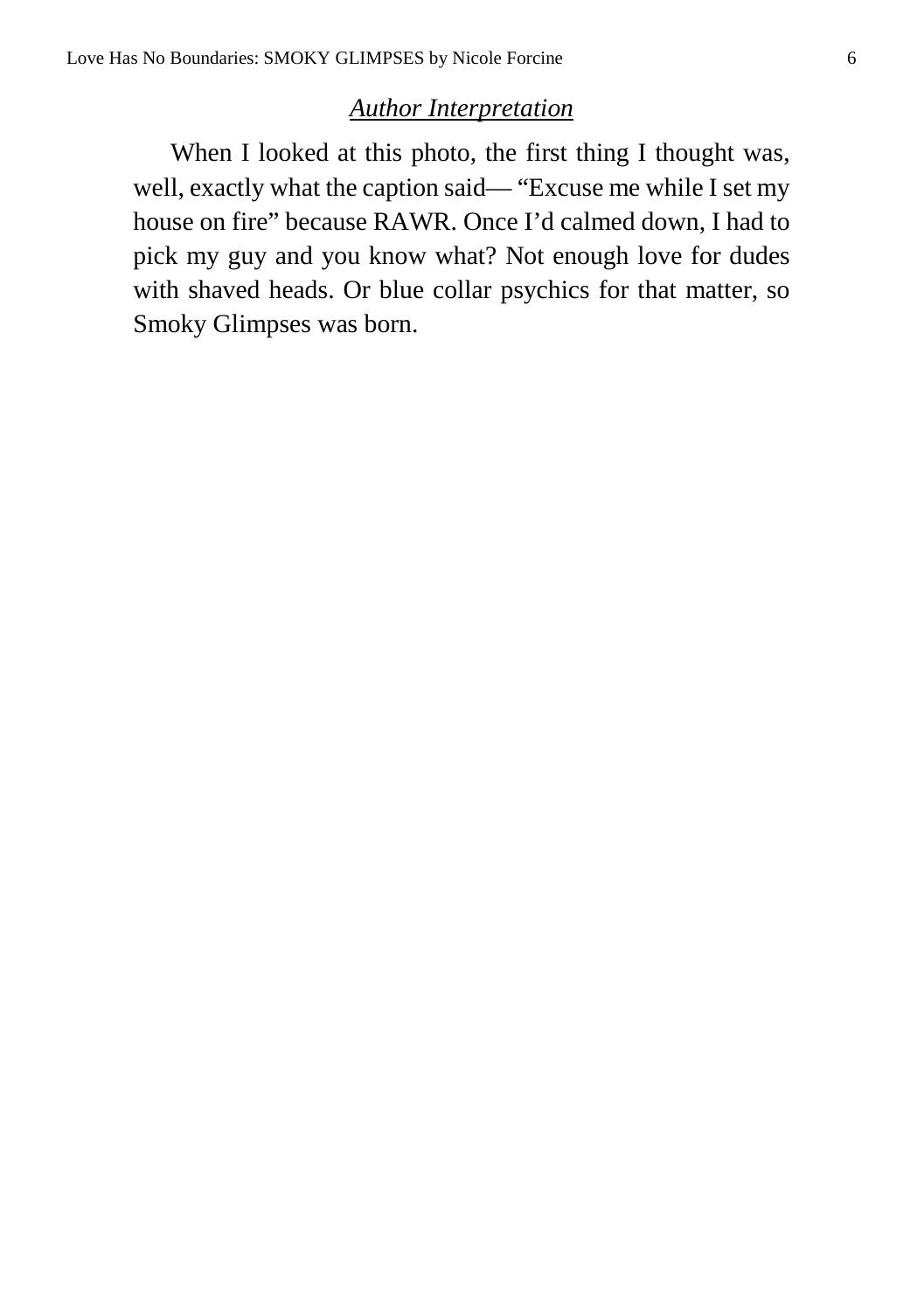### **SMOKY GLIMPSES By Nicole Forcine**

"So, you can't tell me any lotto numbers?"

Kaden sighed and shook his head. "I told you, I can only see glimpses, and your glimpse didn't tell me a single thing about the lottery."

Kaden's customer, a young punk who paid him with three greasy five dollar bills, sucked on his teeth and stood up. "I want my fucking money back."

Kaden arched his eyebrow and pointed to the sign he knew was right over and above his shoulder. He also knew it displayed rule number one: No refunds. "Maybe you should actually listen next time someone tells you their limitations."

The punk shot up and smacked the table that separated them, making the candlesticks on it rock until one tipped over. "This is bullshit!" he roared, storming out of the booth and hitting the purple cloth acting as a door hard enough to make a muffled punch sound.

Kaden managed to catch the other candlestick before it toppled over, and snarled at the boy's back, "Try buying a lotto ticket, I hear that helps your chances!"

Thank fuck his shift was over. It was time for someone else to take his place entertaining the rubes of the world, one ungrateful hissy-fit at a time.

He picked up the candle that had hit the floor, tossed the broken parts away and carried the brass candleholder out of the room. A row of purple velvet curtains flanked the hallway, each one with a psychic practitioner behind it, plying their trade. Lucky him, he got the room closest to the waiting room and reception.

"That guy was an idiot," Max, the pink-haired receptionist said derisively, taking all the cash Kaden earned during this four-hour shift. "He won't be back. I think you were one of the last readers he hadn't seen yet."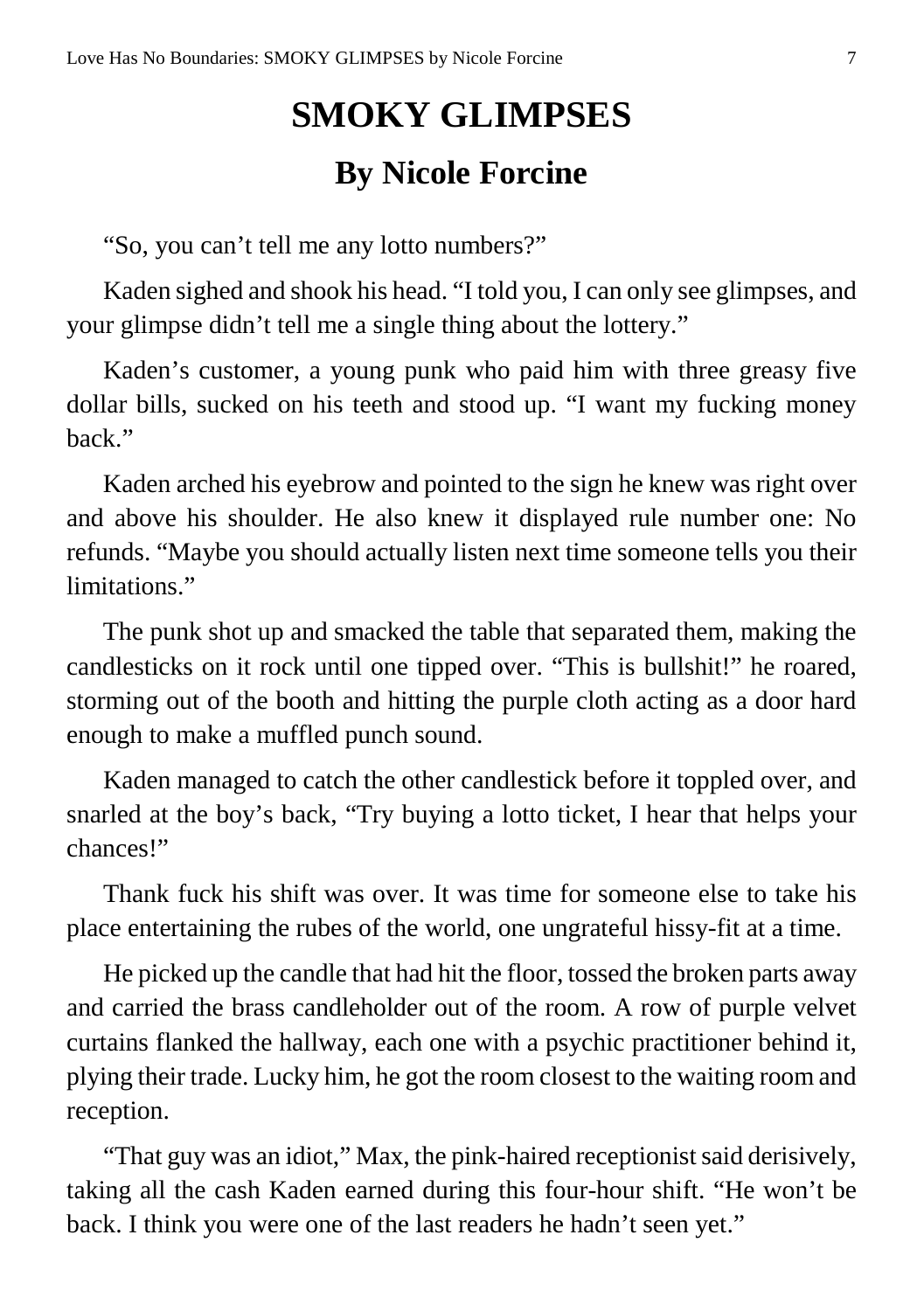"Why didn't you just cut him off before he got to me?" Kaden asked, watching as Max compared the stack of cash against the list of customers and took out the house's cut.

"Because he was dumb enough to pay up every time." Max handed Kaden histake with a huge winning grin. "Pity he's also too dumb to figure out when he's pissing off the 'real' thing."

"And what if he comes back with more than just a bad attitude? It won't matter if I'm real or not if he flips out on us."

Unless he could predict the confrontation. And sadly, that level of detail was beyond Kaden's own abilities. He only saw random Glimpses, and even that required skin contact and concentration. Which worked perfectly, since he billed himself as a "palm reader". All he had to do was speak the lingo—life lines, love lines, whatever—deflect the usual questions about life span and future gorgeous partners, and he usually managed to convey what he actually saw. For the most part, it wasn't a bad gig, even when the news wasn't all sunshine and happiness.

As for Punky McTantrum, Kaden sure hoped he paid close attention to his nuts next time he wanked off. Testicular cancer was a real bitch if caught too late. Then again, by the time that dipstick found the little lump, it would probably only render him infertile instead of killing him outright, thus benefitting society as a whole. Kaden felt better already.

"Say, Kaden," Max checked his cell phone. "Teresa'll be here to take over soon and the Twisted Sister's doing two-for-one well drinks until ten o'clock. We should have a few and see what fresh meat's about. When was the last time you got out?"

"I dunno, when wasthe last time some asshole mooed at me when I offered to buy him a drink? Granted, his hair looked like it had been styled by a cloud of locusts, so what would he know about what was attractive? He really shouldn't have gotten so mad when I told him that. If he was going to judge on appearance, why couldn't I? Besides, I'm not looking for another hook-up."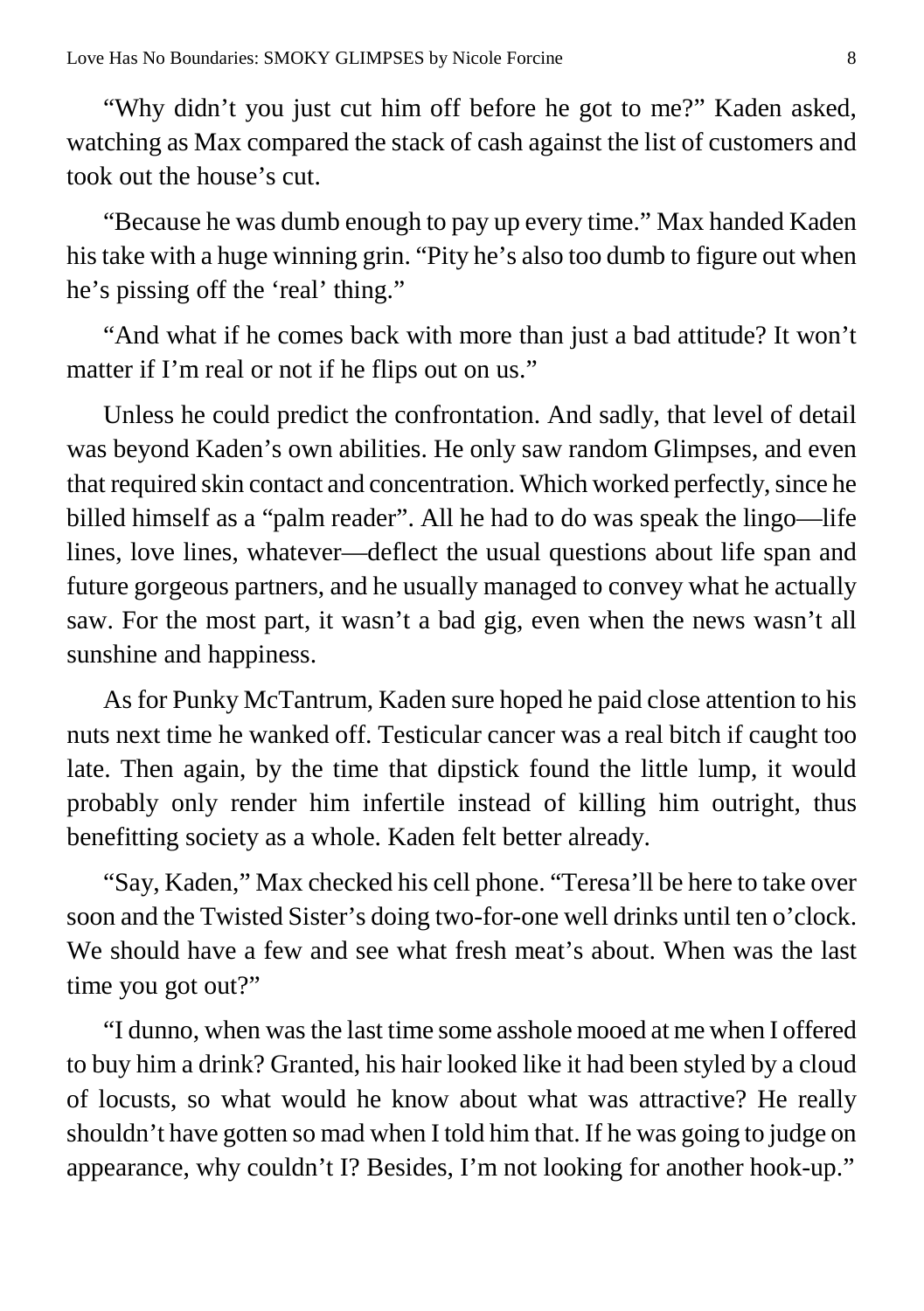Max shook his head and tut-tutted, used to Kaden's usual babble. They had been friends for years, after all. "My poor soft-hearted, bitter-tongued little bear cub. You're gonna let one queen bee sting you and that's it? Back to your books and your sports and your Netflix?"

The answer popped out of his mouth before Max had stopped speaking. "Yes. Anyway, it's Thursday, and I'm here all day tomorrow. Rent's due next week. And my books are way more interesting than drunk and rude 'fresh meat'."

"And the guys in your books get laid more." At Kaden's glare, Max held up his hands in defeat. "Fine, then let's go to dinner on Saturday. I'll have my advance for my newest project in my pocket and that means better than well drinks. You can return the favor after this month's rent emergency."

Kaden nodded. Dinners with Max were never dull. It was nice hearing about someone else's love life at the very least. "Sounds like a deal. Call me."

As he turned to leave Mystic Readings, Kaden noticed Max's eyes shift from blue to bright green, the iris long like a cat's. Not surprising coming from the morpher, but it never failed to creep Kaden out just a little when his friend suddenly shifted his look right in front of him. Max could be careless at times, risking some quick explaining should a mundane notice him altering his appearance. Exposed Gifted were never seen again. No one ever knew where they would go, just that occasionally a supposed "real" psychic or miracle worker would just go "poof". Mundanes would talk about them as frauds, but the Gifted would know why. Best to keep their secrets among family and other Gifted.

At least with Kaden's line of work, if a mundane suspected that his readings came from a natural Gift and not just simple cold reading and confirmation bias, it was easy to play it off as a series of lucky guesses. He'd only had to outright make up a reading to shake a mundane off the trail once. Avoiding discovery was the price to pay for being born with a Gift.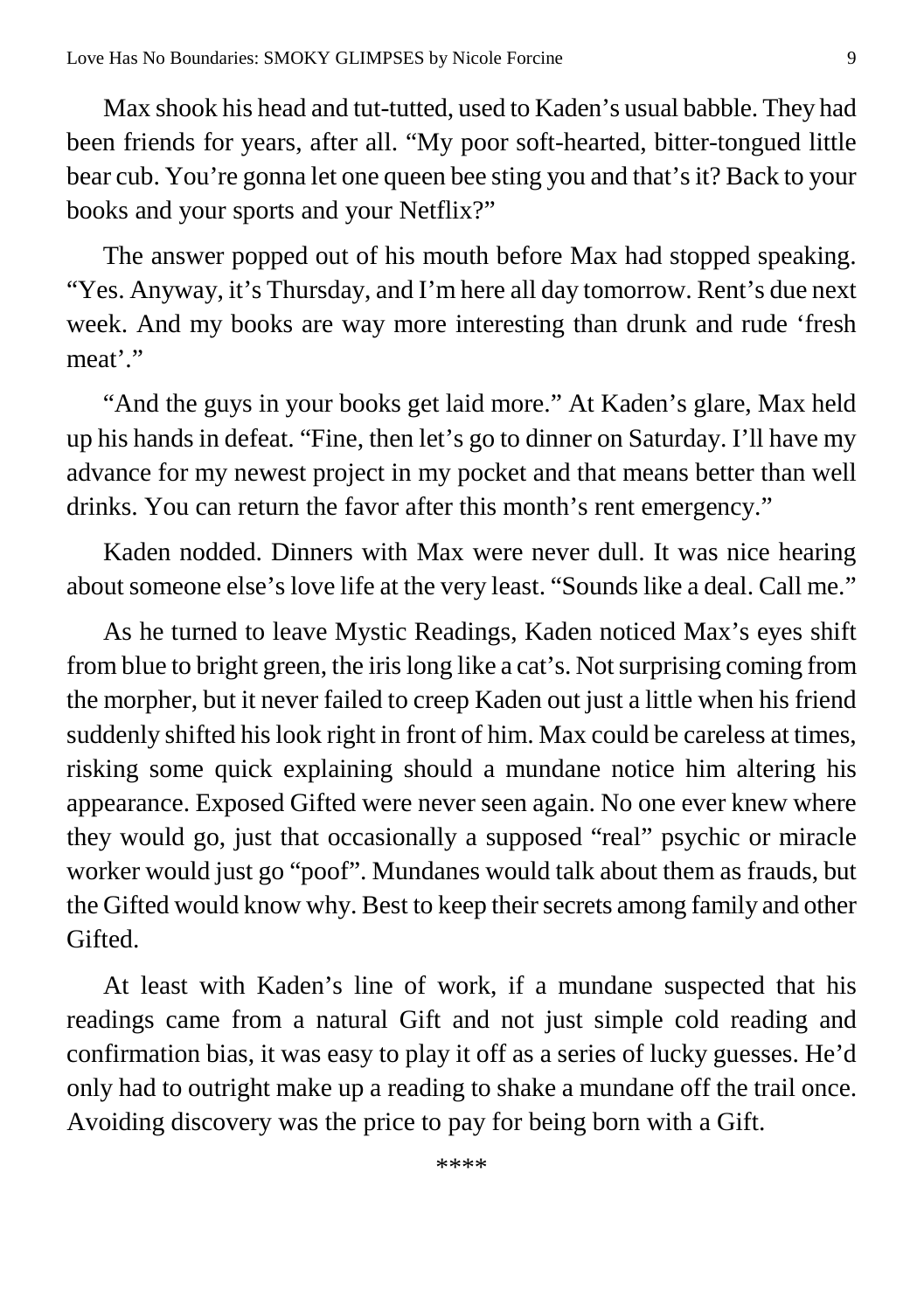Kaden's "weekends" were usually on weekdays, and he found himself curled up in a wingback chair in his bedroom early Tuesday morning. His eyes were bleary but his mind was determined to finish the heavy book in his hands. Once the plot had hooked him around nine that previous evening, he knew he had to finish it. Mysteries did that to him; made him give a damn. He had a need to find out how normal mundanes figured shit out without the blessing and curse that was a Gift.

Loud staccato taps from the door shook Kaden out of his nice warm book bubble and his body promptly reminded him that it had gone nearly twentyfour hours without sleep. It was eight A.M., and he knew who was at his door before he unlocked and opened it. He just wished he had the energy to kill his friend.

"…Max, what the hell?" Kaden grumbled at his friend once the door was opened. Today was apparently Bright Red Day, and Max sported the color in both his hair and eyes. "And no one has red eyes naturally."

"I just tell people I'm wearing those costume contacts. Silly mundanes. " Max walked into the apartment, peppy as usual, carting one of his very expensive and very bulky cameras on his shoulder with the matching bag at his side. "I'm thinking I'll go albino next week."

"Lovely. What are you doing here? I was reading."

Max wandered to the living room window that led to the wrought iron fire escape and opened the curtains, allowing early morning light to wash over the sparsely decorated room. "You could really use some fresh air in here. I know you've been practically living indoors for days on end, so it's time to take a break and let the sunshine in."

"Max…"

"Besides, I need your fire escape for a few shots." Max shoved the window open. "I promise I won't get in the way, and it's really very important. For charity, even."

"I'll never understand you artsy types." Kaden stepped closer to the window, not sure what Max could find so interesting out there, other than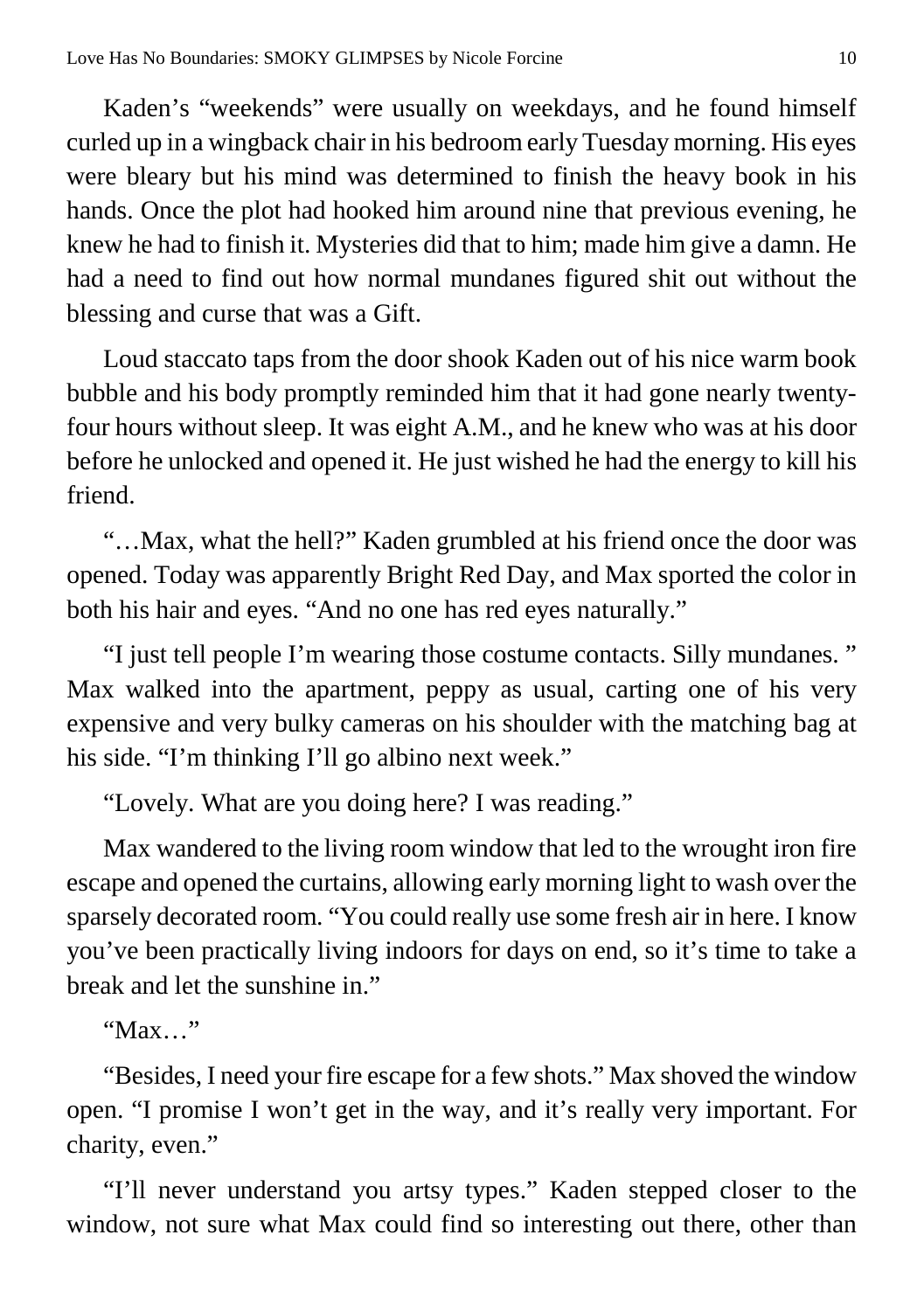rooftops. Maybe the sky, the Poporocki's windowsill flowers, about a dozen shirtless firefighters on the street below…

Wait a minute…

"Is there a fire?" Kaden sputtered, staring at the men who stood in some orderly formation, some talking to their neighbors, and others looking apathetically in their direction. "I didn't hear an alarm go off. And since when did firefighters fight fires bare chested? That can't be safe."

"No, but if you want, we could torch your apartment and yell for help. That would make for some great action shots." Max grinned like a Cheshire cat and hefted the camera off his shoulder, setting it down on the loveseat next to the window. "These boys are from the station down the street, and they're doing a calendar with all the proceeds going to a charity for burn victims. Appropriate, no? I haven't had the chance to get all of them together for a cover shot until today, and I thought the view from here would be perfect." He peeked out again. "And as usual, I was right. So let me get to work so I can let these guys get back to being big damn heroes, okay?"

Kaden could hear Max speaking. But the only thing going through his mind was, *please excuse me while I light my house on fire*. He could even surmise the meaning of the words if he thought about them hard enough. Unfortunately, most of his attention was glued to the miles of smooth, bare flesh of various shades on display below. Damn, it had been a while since he'd gotten laid, and here came Max bearing what would be the newest entry into his spank bank. He guessed that would be thanks enough for allowing Max to use his fire escape, especially since from the sounds of fumbling and clicking next to him, Max was setting up his tripod as if Kaden had already agreed.

To a man, they were all nut-bustingly hot in their bunker pants and big heavy boots, though from the third floor Kaden couldn't see some details, like eye color. That was, until a pair of bright eyes caught and held his gaze. Those blues he could see clearly, staring up at him underneath bushy light brows. Blond? He couldn't tell from where he was, and since the man's head was shaved completely bald, and his chest hairless, Kaden couldn't figure out the color.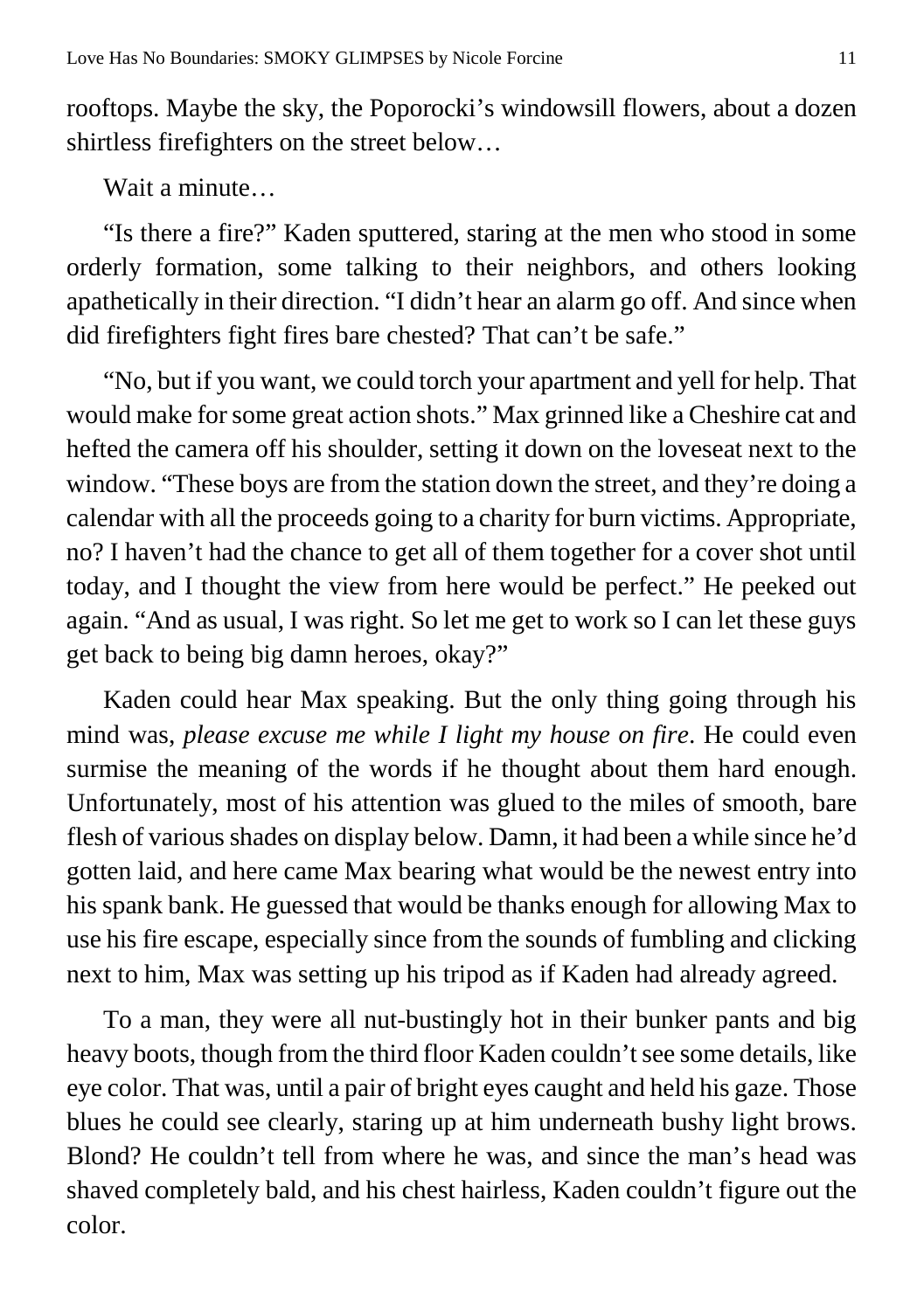The man looked older than the others, mid-thirties if Kaden could guess, and stood like a king, not fidgeting or even speaking to anyone. Waiting patiently, probably for the skinny queer photographer to snap his pics so he could go back to doing more important things like pulling people out of fires. He sure looked equipped for that job, all big and bulgy and cut. The bulky bunker pants did nothing to hide legs as thick as tree trunks. It took monumental will for Kaden to not glance at his package.

This was fortunate, because when Kaden aimed his gaze back on the man's eyes, he was surprised to see him smiling. It was one of those cocky, one corner of the mouth crooked up sort of smiles; the kind that let Kaden know he had been caught checking the man out, and he wasn't completely disgusted. Or maybe he was just so proud, *hey, even the queer's buddy wants me.* For some reason, Kaden didn't really care about the why of that smile—it wasn't like he'd have the balls to ask anyway—it just made the guy look sexier.

Max's voice broke him out of the spell. "Are you done ogling my subjects, because I'm on the clock."

Kaden backed up so fast from the window that he nearly knocked over the tripod. "GuessI could get in another chapter while you're 'working'. Just lock the door on your way out."

With Max cackling at his back, Kaden was running back to the safety of his bedroom. As he heard Max start to give instructions to his "subjects", Kaden couldn't help but recall what Max had told him days ago about this very same thing, hiding in his bedroom, and just what a monkey wrench that threw in his love life.

Whatever. Kaden was very much not the sort of guy that could pick up a firefighter anyway.

After about fifteen minutes of listening to Max, Kaden slipped in earbuds and turned his iPod on for distraction music while he plunged back into the whodunit. That lasted for about fifteen more minutes before Kaden found that he was too tired to keep reading. Besides, he was more interested in peeking out of his bedroom window at the men outside. Max had to be taking his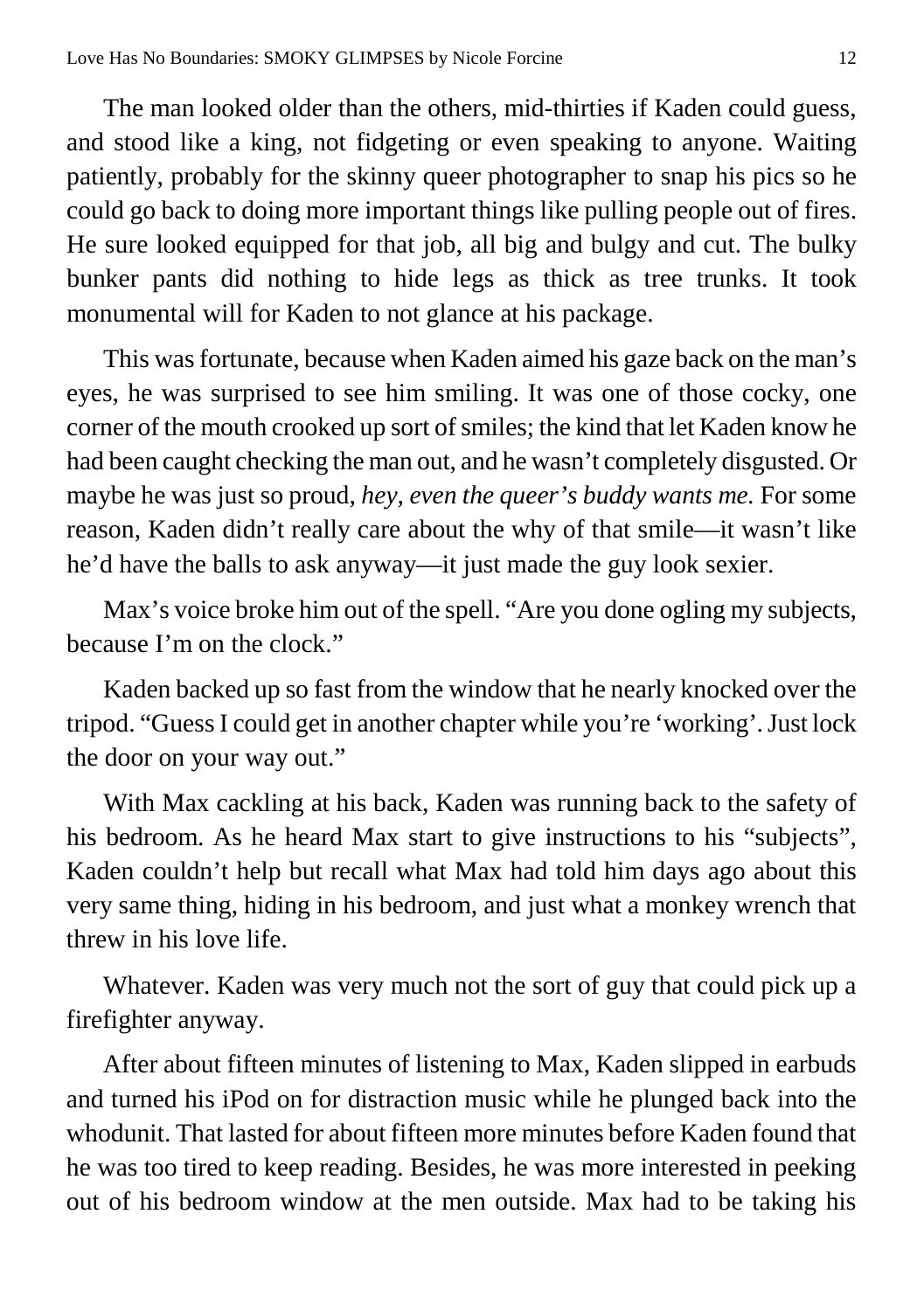photos, as they were all nice and still, presenting rows and rows of teeth like sexy sharks. His attention zeroed in on the bald man. Watching him stirred up so much above and below Kaden's equator, but fortunately he could "ogle" in peace from this vantage point.

That is, until the men started moving from one pose to another, clustering close together. Kaden had to lean against the window to keep tracking the bald firefighter which apparently got the man's attention. Kaden jumped back from the window like it was electrified, the curtain swishing shut. *Maybe if I got some sleep, I wouldn't be so insane as to openly drool over a stranger,* Kaden thought, moving to the safety of his bed. He lay there, letting the music distract him from thoughts of the hot firefighter with the blue eyes. Some useful counter-thoughts—"he's probably straight", "he was just being polite", or even "you can jack off when they're gone"—helped calmhimdown enough before exhaustion took over and his eyes drooped shut.

Maybe an hour later, a car alarm loud enough to permeate the earbuds woke him up way too soon, chasing away traces of a dream involving him bent over the front of a fire truck. He had to be alone in his place by now. It wouldn't have taken Max that long to take a few pictures from out there, but it was a good idea to check things out. Just in case his friend had forgotten to lock the front door. Then he would grab a shower and take care of the erection tenting his sweats.

He stepped out of the bedroom and from down the hall he could hear Max, but he sounded far away. Kaden followed the muted chatter and saw that while his front door was closed, the window was wide open. There was a shadow beyond the window, on the fire escape, partially hidden by the curtains. Couldn't be a burglar, could it? No, Max didn't sound panicked. Maybe he didn't even see the guy and was running his mouth to the horde of bunkerpanted hotties. All while this guy crept through the open window with every intention of robbing Kaden blind. The fear caused every muscle in his body to tense except for the one in his pants, which promptly fled for cover.

The shadow shifted, and Kaden took a step back, hand on his pocket. He could pull out his phone and call the cops while running into the closet. But…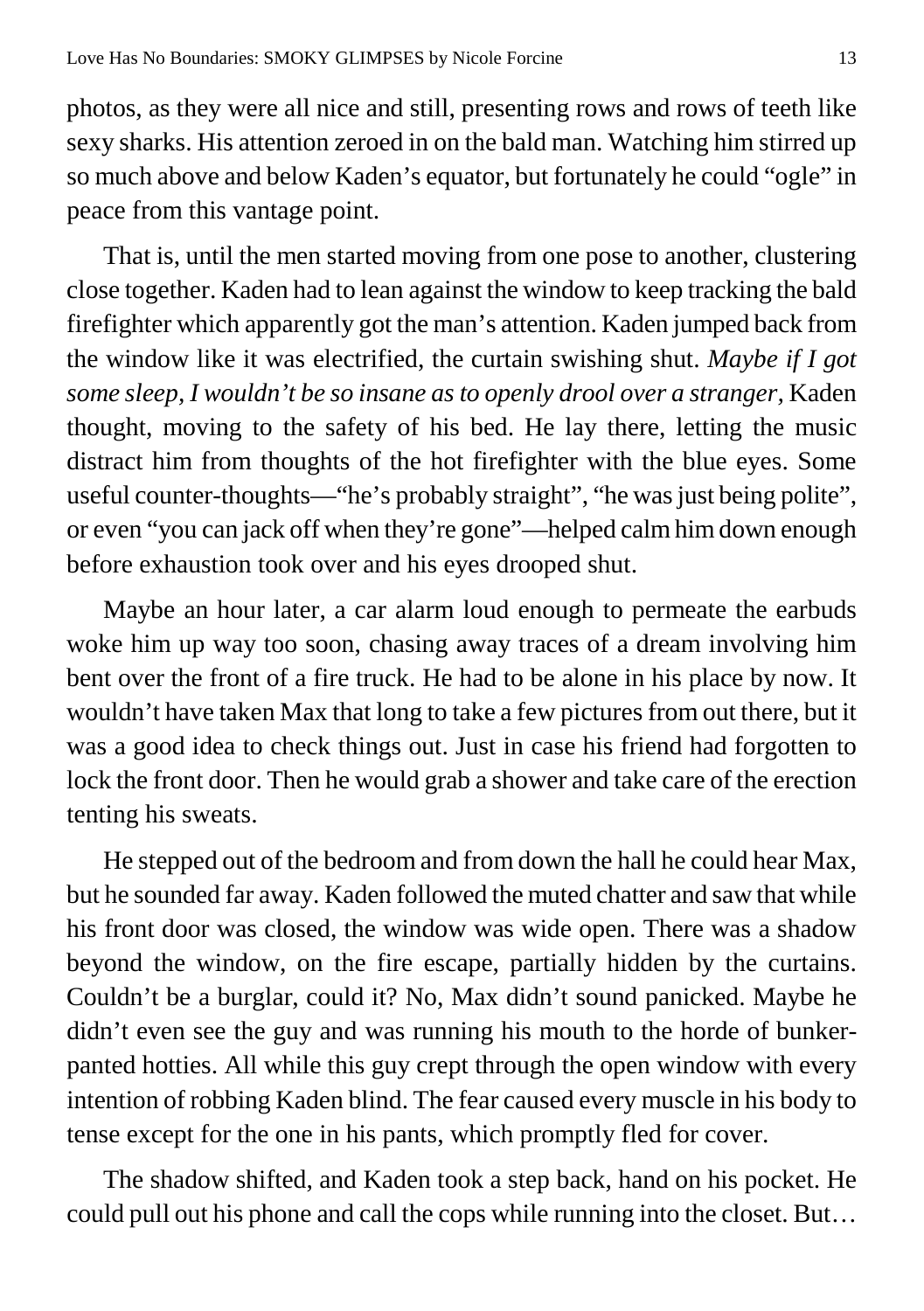there was a baseball bat in the hall closet, hidden behind his clothes. Maybe he could get that instead. Though it would be useless if the burglar had a gun or a knife.

Fuck it, Kaden would go down bravely defending his home. He had the bat in hand by the time the curtain parted and someone climbed backwards into the living room. Heavy boots, bunker pants, nice tight ass, no shirt, bald head.

The man turned around and his hands were up the second he saw the bat. "Whoa, easy there, guy."

Blond. His eyebrows were blond. So were his eyelashes. From up close, the firefighter he'd been eyeballing an hour ago looked even more devastatingly out of his league. Fuck he was tall, with at least three inches on Kaden—who wasn't a small guy at about six feet, but he felt small by comparison.

And he felt very much out of shape with his broad shoulders, little belly, pecs that were more hints than actual muscle, and an ass that would be more fitting in a Sir Mix-A-Lot video. His last boyfriend described him as a "cub", which confused him for two weeks until Max described what the hell that actually was when Barry dumped him for a much hotter gym rat. Apparently being "cuddly" wasn't enough to keep his attention. And right now, "cuddly" would have been a vast improvement. In a ratty pair of sweatpants, a torn Tshirt, and three days of auburn stubble making his usually close cropped beard look downright unkempt, Kaden knew he couldn't compare with the man he was mentally dubbing Captain Nice-Ass.

And yet, Captain Nice-Ass smiled at him, hands still up, moving slowly towards him. "You gonna put that bat down or what?"

Bat? What bat? Kaden turned to the now unfamiliar piece of wood in his hands and promptly dropped it like it had suddenly caught fire. "Shit, I'm sorry. I thought Max was done, so I wasn't expecting anyone up here. Not that I'd be able to get a hit on you, of course, 'cause you look like you eat baseball bats for breakfast. I was just surprised, is all."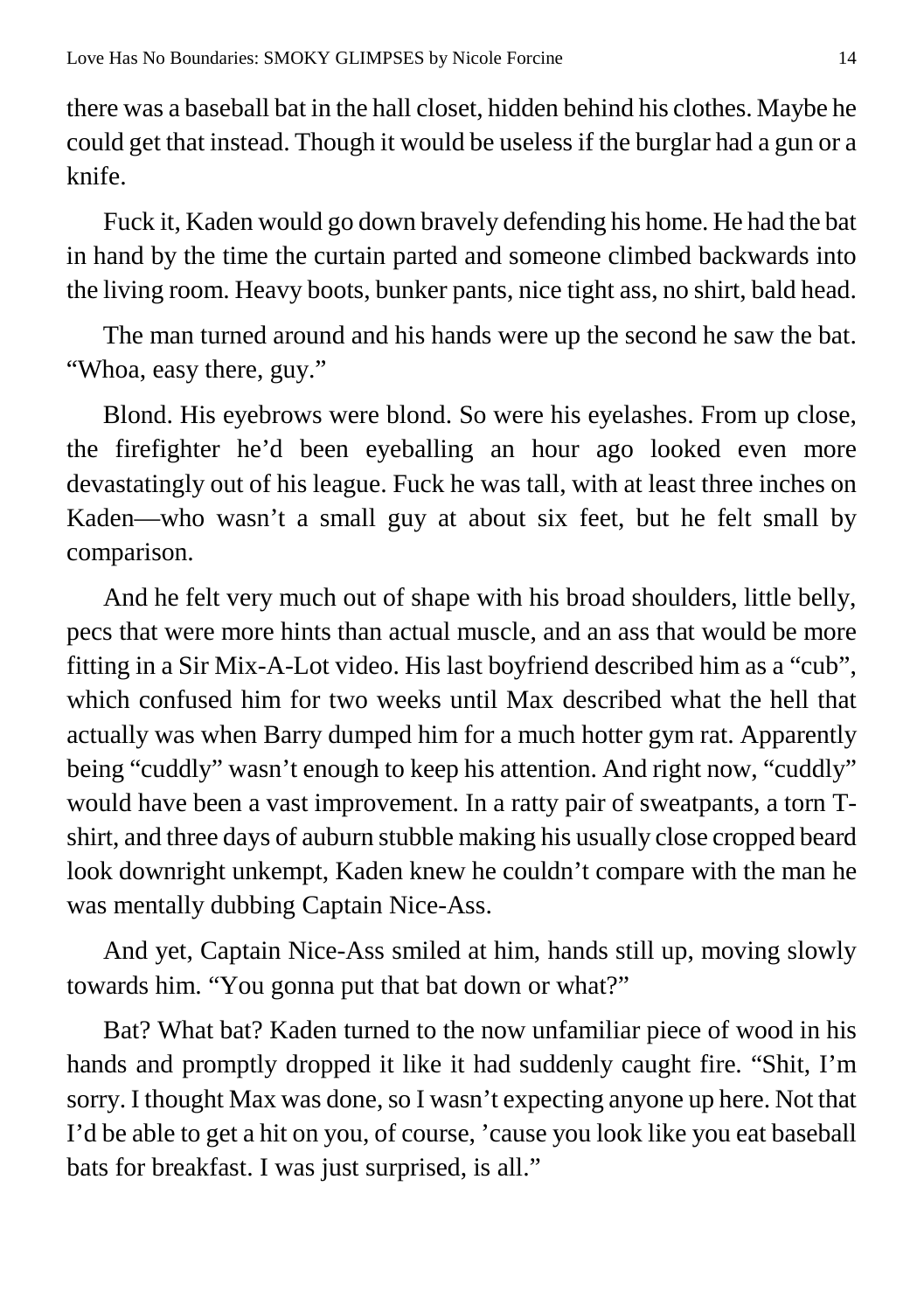"Guess your friend didn't tell you his plan, huh?" Captain Nice-Ass chuckled and offered his hand. "Lieutenant Jeremy Miller. Thanks for letting us use your place. This calendar really means a lot to my crew."

Lieutenant Nice-Ass, Kaden mentally corrected as he took Jeremy's hand and considered cheerfully killing Max for allowing strange hot men to traipse around his living room without warning him first. He could have had time to change pants, maybe shave a little and not look like a hobo. "Kaden Harris, and I'm glad I could help. Anything for burn victims, right? It's really fitting, you know, with the theme. Firefighters fighting burn injuries with bare chests." *Shut up,* Kaden thought to himself. *You're babbling again.* "Are you guys taking turns getting your picture taken up here or something?"

That hand was warm and firm in his, like Jeremy either didn't notice the elevator eyes earlier or didn't care about the sudden barrage of sound that just came from Kaden's mouth. "Nah, I'm the only one with the time for my solo shot, 'cause I'm not working again until this afternoon. I've got to cover a shift for my friend, but I've got plenty of time until then."

"Lucky you, huh?" Kaden chuckled, trying to sound relaxed even as his heart threatened to beat out of his chest. He clamped his mouth shut, biting back any more. It was a problem he had, especially in the presence of guyslike Jeremy. Hot, confident, completely out of his league. The floodgates would just open up and suddenly Kaden became Chatty-Fucking-Cathy and before he knew it, he'd say something embarrassing. Psychic readings for a rube were more relaxing than this.

"You could say that. I got lucky that this place is owned by somebody so damned cute." Jeremy's smile turned into the cocky smirk Kaden found himself liking a whole lot. Cute? Did Jeremy assume the apartment was owned by Max? "Excuse me if I'm being forward here, but do you have plans for lunch? I'd like to thank you for your help and there'sthis great little pizza joint down the block."

It took a few seconds for Kaden to realize the man was actually talking to him. "Uh, yeah Donatello's, I know the place." *Look at me, man. I'm very familiar with Donatello's and every other pizza joint in a ten-mile radius.*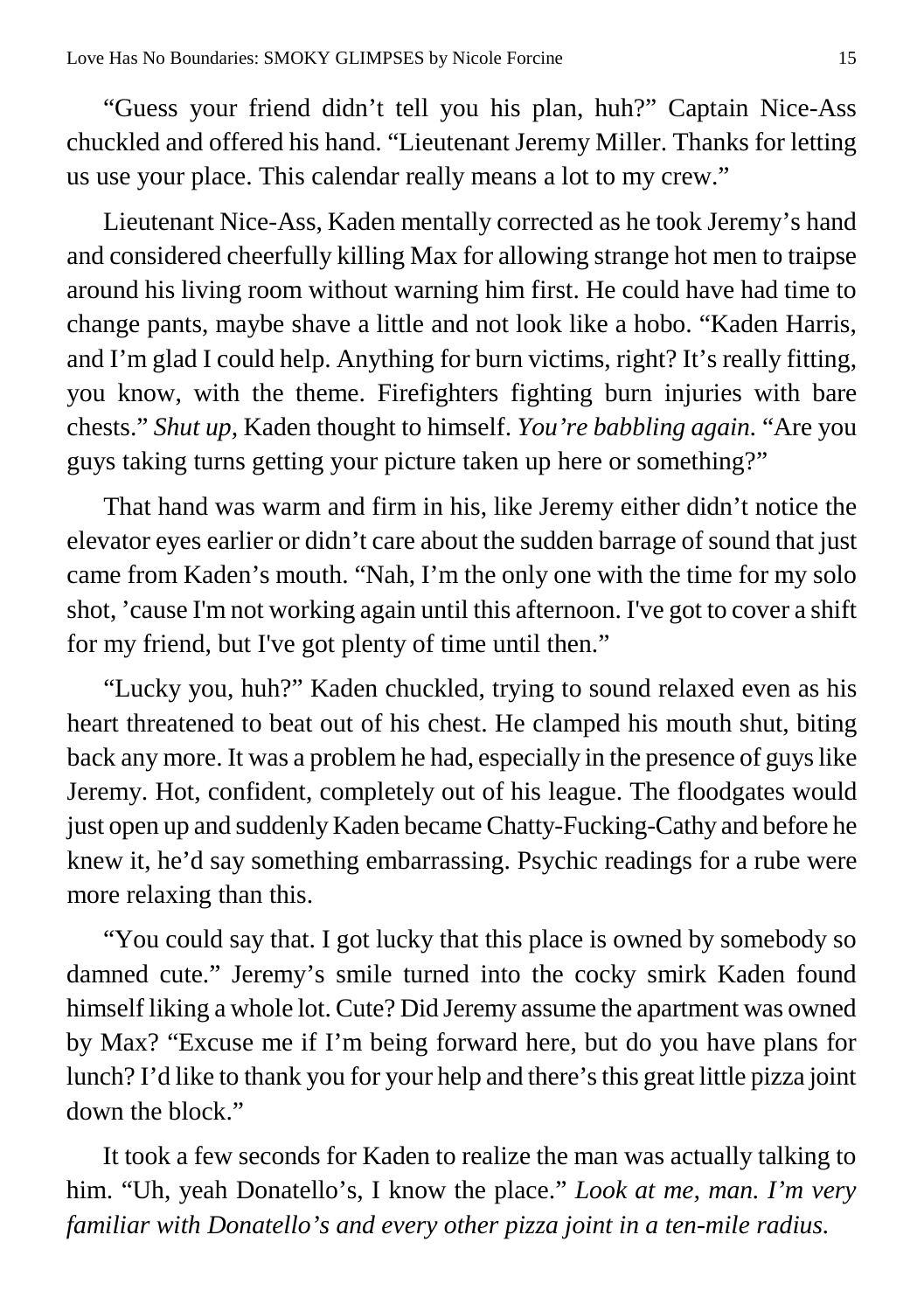"Good. I gotta go change out of my uniform, so how about we meet there?" Jeremy looked around the apartment. "You've got a nice place, you know. I love this neighborhood."

Oh well, it was just thanks after all. Kaden managed to hide his disappointment as he answered. "Thanks, you've got a nice... ah... everything."

Jeremy threw back his head, exposing his thick neck, and laughed. Kaden wanted to go hide in the bathroom. Was that laugh amusement at the random compliment, or prelude to Kaden being thoroughly shut down. "Shit, my mouth ran away with me on that one. It does that a lot."

"It's all right." Jeremy was looking at him again, the twinkle in his eye making it perfectly clear that the man was—for some fucked-up reason interested in more than lunch. "Your mouth can run in that direction all it wants, as long as it gives me a yes for lunch."

Kaden had that "yes" on histongue, but the sound of Max opening the door kept him from saying it out loud. "All done, Mr. July—oh hi, Kaden, I see you've met Lieutenant Miller. We were just finishing up."

Suddenly, the thought of cheerfully killing Max was gone in the wake of having scored a date. He owed the man flowers or something. Bright red ones. "No worries, man. Didn't know my fire escape was that photogenic."

"Well, it made perfect sense to use it." Max tossed Jeremy a shirt, then went to his camera bag, packing up his equipment. "You've got to see some of these shots. Can we get my friend here a copy of the calendar when it's done, Lieutenant Miller?"

"I'll deliver it myself," Jeremy replied, pulling the shirt on over his head. The "Liberty City FD" logo stretched enticingly over his chest, and as far as Kaden was concerned that made up for covering up all that sexy pale skin,.

"That's okay, you don't have do that." Max looked up from his packing, paused, and turned from Kaden to Jeremy. Then he turned back to Kaden and gave him a huge *I'm so going to give you shit about this the second we're*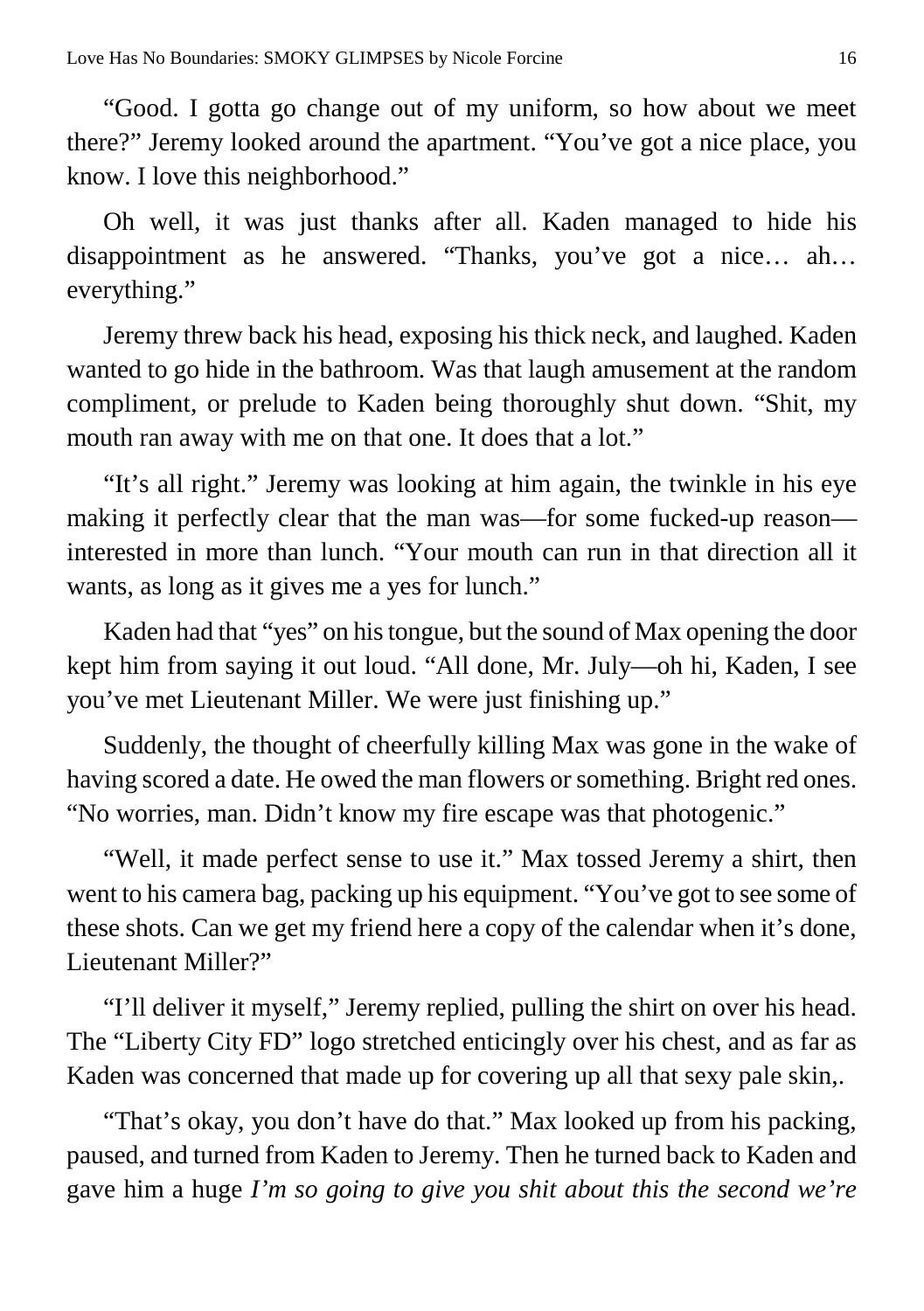*alone* grin. "On second thought, we'll talk about who gets that honor when it's released."

"I've got to get back to the firehouse and change out of this before lunch. We doing Donatello's?" Jeremy pressed his hand on Kaden's shoulder and instead of the "butterflies slam-dancing in his belly" reaction Kaden was expecting, a completely different and very familiar sensation came over him instead. Fuck, this was a very shitty time for a Glimpse.

*His entire body flushed hot, then cold, then a more intense kind of hot. Like fire. Kaden could feel fire and heatsurrounding him, but it was so dark that he could barely see. Smoke poured all around him. His lungs burned even as the mask around his nose and mouth fed him precious oxygen. How long would this tank last? They'd been fighting thisfire for about an hour and he was already on his second one.* 

*Someone shouted from his radio, "The building's gonna come down! Get outta there!"*

*Two directions lay ahead. Right—the way they came in—or left. His captain had gone right, should he follow?*

*"Hurry!"*

"Whoa, Kaden, you all right?"

Max was at his side, pulling him off the wall and smoothly lying for him before Kaden could eke out a word. "He's fine. Just gets a little lightheaded from time to time. Bet he was reading all night, again. Give him some sunshine, and he falls right over."

Kaden wanted to say something to ease Jeremy's concerns, to seem normal, all without revealing his Gift, but once again, his mouth engaged before his brain could fully process what he'd seen. "Go left. Take the left." That was the last coherent thought he had for a while.

\*\*\*\*

Sometimes a friend can help too much.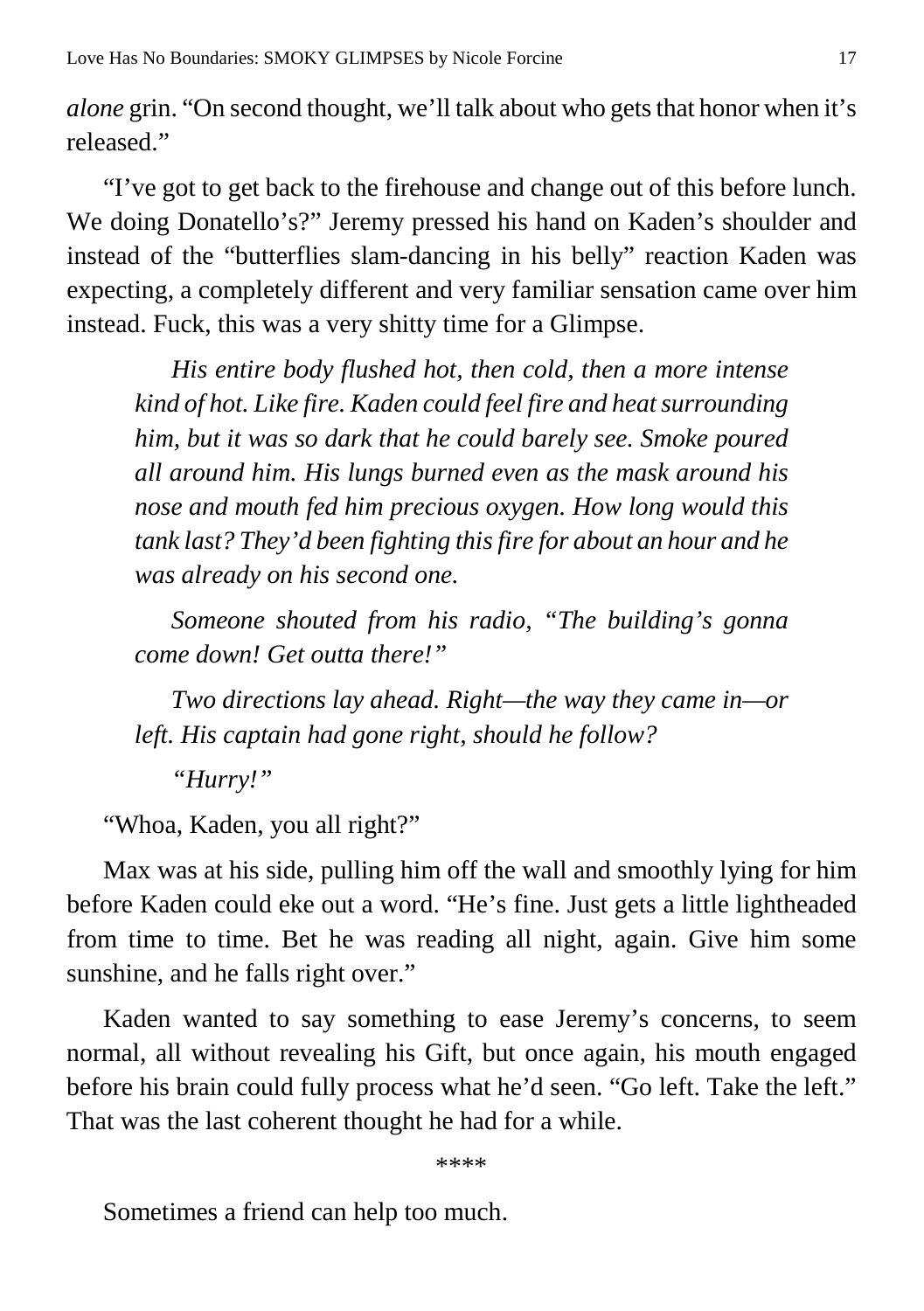The Glimpse left Kaden dizzy and unfocused, and Max got him back to bed. By the time Kaden recovered, Max had sent Jeremy off with assurances that Kaden would be "fine," "not to worry," "don't call him, he'll call you," and so on. Problem was that they didn't exchange numbers and Kaden was way too embarrassed to do anything about that. What would Lieutenant Nice-Ass think if he tried to take him up on the lunch offer after that weird display? Kaden couldn't remember the last time he'd had a spontaneous Glimpse, and certainly not one that threw him for such a loop. It wasn't like he did much touching outside of his day job in the first place.

The spontaneous ones were the worst. Life-altering decisions were revealed in front of his very eyes, and there was no way to convey what he'd seen without sounding like a nut—or revealing his Gift.

At the same time, Kaden was worried. As usual, the Glimpse didn't give him much detail as to when Jeremy would have to make that life-altering choice. He hated those kinds. It wasn't like the punk with the tumor in his nuts, where he could figure it out at any time. This was specific, and, damn it, useless without any kind of time frame. If Kaden warned Jeremy too soon, he could take the left in the wrong emergency. A warning that was too late was, well, too late.

Which was why Kaden did nothing for the rest of the afternoon. Well, not exactly nothing. He tried to finish his book, then tried to watch some talk shows. He avoided picking up his phone when Max called. The last thing he needed was Max's concern—not about how he was feeling, and not about the lunch date that didn't happen.

And he watched the news each time it came on, even switching between channels, looking for anything involving devastating fires in all of Liberty City. He kept looking for signs that his words were too confusing, that he'd lost the chance to connect with Jeremy, much less save his life.

Around three in the afternoon, Kaden actually got off his ass and took the bus to the firehouse. He arrived just in time to see one of the engines pulling out of the oversized garage, with sirens wailing and men loaded up inside. Off to save lives, no doubt. Dread chewed up Kaden's insides—he was too late.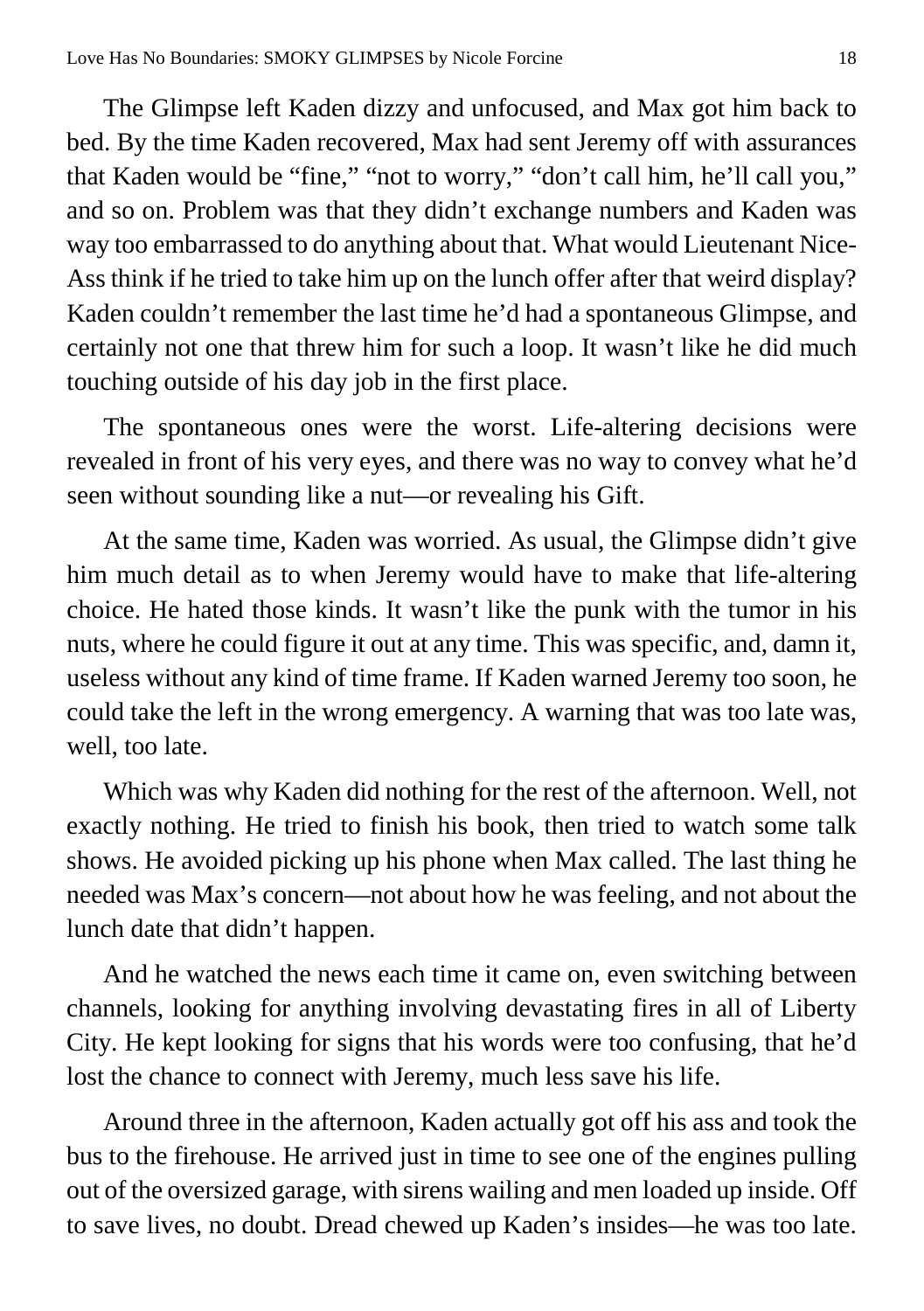Despite all logic and probability, his mind seemed determined to assume the emergency the crew was roaring off to was the fire in his Glimpse.

And there wasn't a damned thing he could about it now.

\*\*\*\*

"Breaking news, an inferno at an Eastside apartment complex leaves twenty people homeless and one firefighter fighting for his life."

The newscaster's voice made Kaden's blood run cold. *One firefighter fighting for his life.* 

He had been standing at the stove, adding a pot of meat sauce with extra garlic to a pot of freshly drained spaghetti. A simple dinner for a Tuesday night that had started with torrential rain. He set the empty pan on a cold burner and ran to the TV just in time to see said inferno, burning bright orange and reducing a building into ash.

"The blaze started around 2:45 this afternoon, with faulty wiring as the probable cause, pending investigation. Two separate fire departments were on the scene, and even with their joint efforts, the fire took out seven apartments altogether. Were it not for the sudden rainfall, the entire housing complex would have been in danger."

Kaden sat on the couch, listening to devastated witnesses talk about the speed of the fire, the extreme heat, and the loss of their homes and belongings. He felt like such a heel, because all he wanted to know was the identity of the fallen firefighter. Why didn't he risk the discovery of his Gift and just explain his warning to Jeremy? Was saving his own fat ass more important? Selfish fucker.

"The Liberty City Fire Department is keeping mum on the injured firefighter's identity until his family arrives at Mordin Memorial Hospital."

Maybe Kaden could go to the hospital, pretend to be a cousin or something. It worked in movies and soap operas, right? Pretending to be a "brother" or a "cousin" so you could sit at your loved one's side? It made for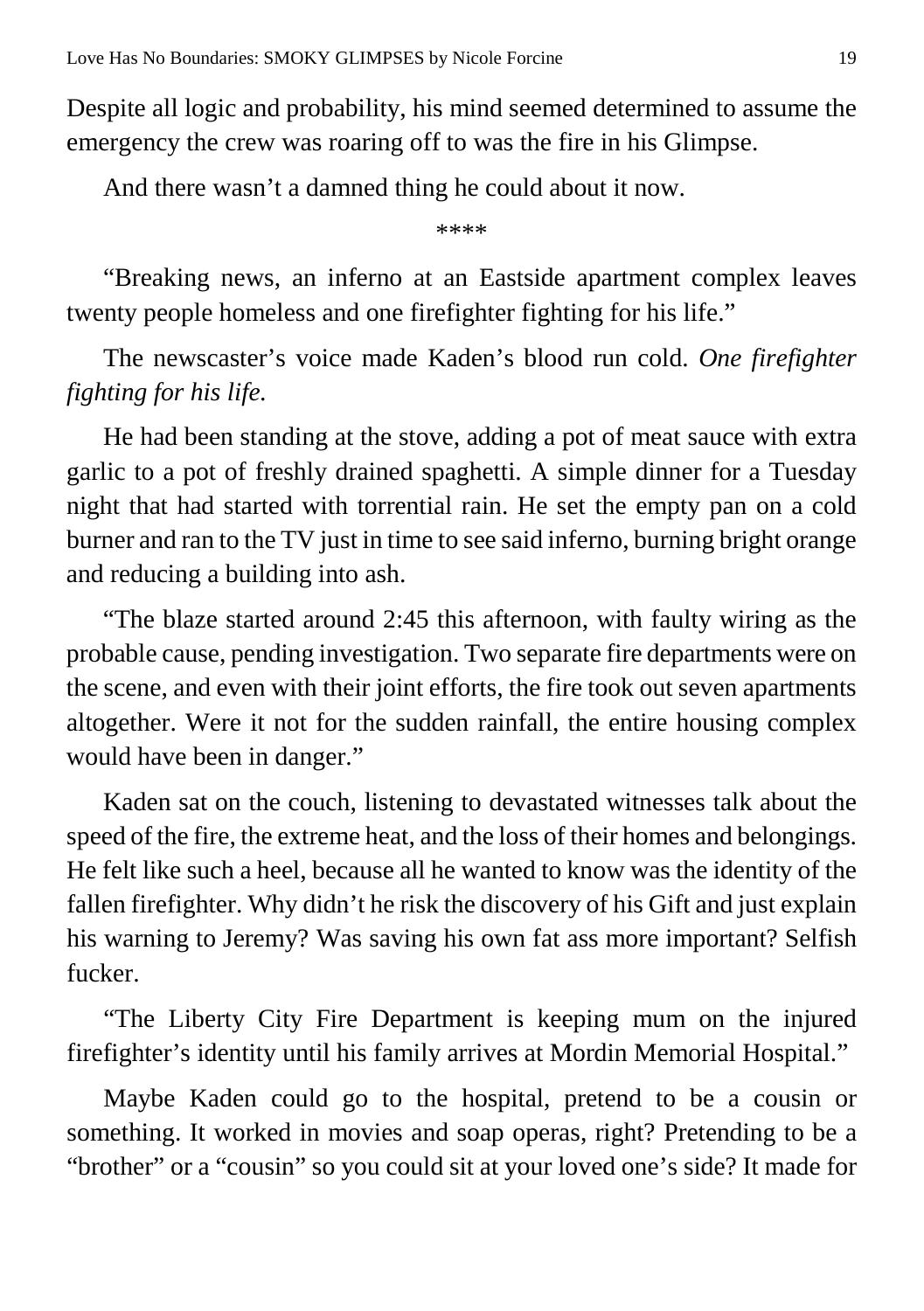great drama, but there was no way he'd be able to pull it off. He was a round fat redhead and Jeremy looked nothing like him.

He sat on the loveseat, ignoring his supper as the five o'clock news came and went. He barely noticed *Wheel of Fortune*, *Jeopardy*, and two syndicated shows while he waited for the ten o'clock newscast in hopes for more details. Dinner went cold, but it wasn't like he had any appetite anyway. The ten o'clock news had just started when there was a knock on his door, a banging loud enough to make Kaden jump. It didn't sound like Max's staccato taps. Maybe they had the wrong door. Kaden considered ignoring it, but the knocks were loud and insistent and if he didn't see to it, his other neighbors would complain.

"Jeez, I'm coming, lay off the door already!" he grumbled, eying the TV screen as he unfastened the locks and opened the door.

The smell of rain and smoke quickly turned his head. Jeremy stood there, leaning on the door frame, looking the complete opposite of the cocky man Kaden had met just this morning. Soaked, eyes frantic, chest heaving as if he'd been running. His gray T-shirt clung tight and wet against his chest, only half tucked into dark jeans. Water dripped off his nose and chin.

"You're okay." Kaden took a step back, letting his eyes rake over Jeremy's un-scorched body.

"You were right." Jeremy's voice was rough and raspy, probably from the smoke.

"What?" *Play dumb, Kaden. You're good at playing dumb. Aslong as you don'tstartrambling, you can play dumb! Christ, you're rambling in your own thoughts. Just shut up!*

Jeremy walked past the threshold, dripping water on the carpet. He stared at Kaden in complete wonder as Kaden closed the door. "You were right. About the left, I mean. You said 'take the left', and I didn't know what you were talking until I was in that blaze, and it felt like déjà vu. You saved my fucking life."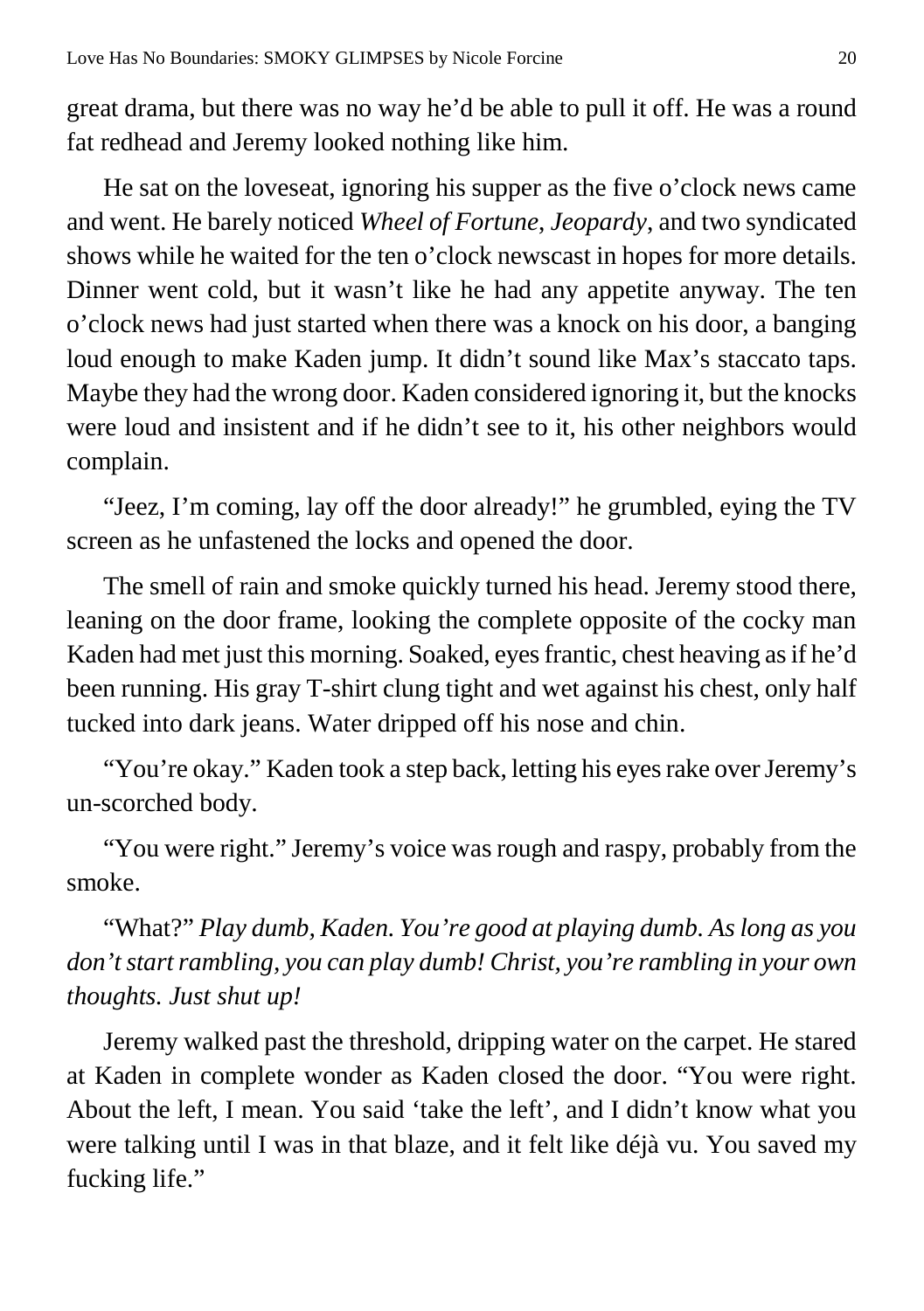That look was filled with a gratitude Kaden was certain he didn't deserve, even if he could cop to his powers. A small part of him—okay, a lot of him was so happy he could help. Finally his powers actually did someone some good, but he could never tell the man how it worked.

"Look,Jeremy, man, I'm so glad you're all right. I was watching the news just now and when I heard about the guy in the hospital, I was really worried. I was just babbling when I said that before, honestly." *I'm babbling now, fuck!* "I get tongue-tied in front of very hot guys and it was just the first thing that came out of my—"

Jeremy's mouth slammed over his before he even knew the man had come closer. The scents of smoke and rain filled Kaden's nose with one surprised inhale even as Jeremy's tongue invaded his mouth. It was exactly four heartbeats before Kaden's brain caught up with what was going on, and by then his arms were already tight around Jeremy's narrow waist, pulling him tight. Hisshirt and the front of his pants were getting wet with the rain Jeremy brought in, but the kiss was so unexpectedly hot that Kaden swore he saw steam when they finally parted.

"I know," Jeremy whispered against his lips, his fingers rubbing over Kaden's beard, which Kaden had actually managed to neaten up before his pointless trip to the station. Kaden held back the urge to purr outright and beg for another kiss. "My Nan, she always knew what folks were thinking. Had a gift, we'd say, butshe'd never cop to it. You had the same look she often did. I couldn't place it at first, since she's been dead for nearly ten years. I wanted to come back earlier and tell you that I got it, but we got the alarm for that fire first. When I was in that building and I had to decide which way was out…" He shook his head and gave Kaden another kiss, this one soft and quick.

Kaden melted into that kiss with relief. Jeremy knew. He KNEW. "I couldn't tell you. I wanted to tell you! I just didn't know how to tell you to be careful without looking like a complete wacko. I went to your firehouse but your fire truck had just pulled out. We, folks like your Nan and me, we can't tell too many folks. Hell, my family doesn't really know. Your Nan was real lucky. God, I'm so damned glad you're okay and in one piece." The palms of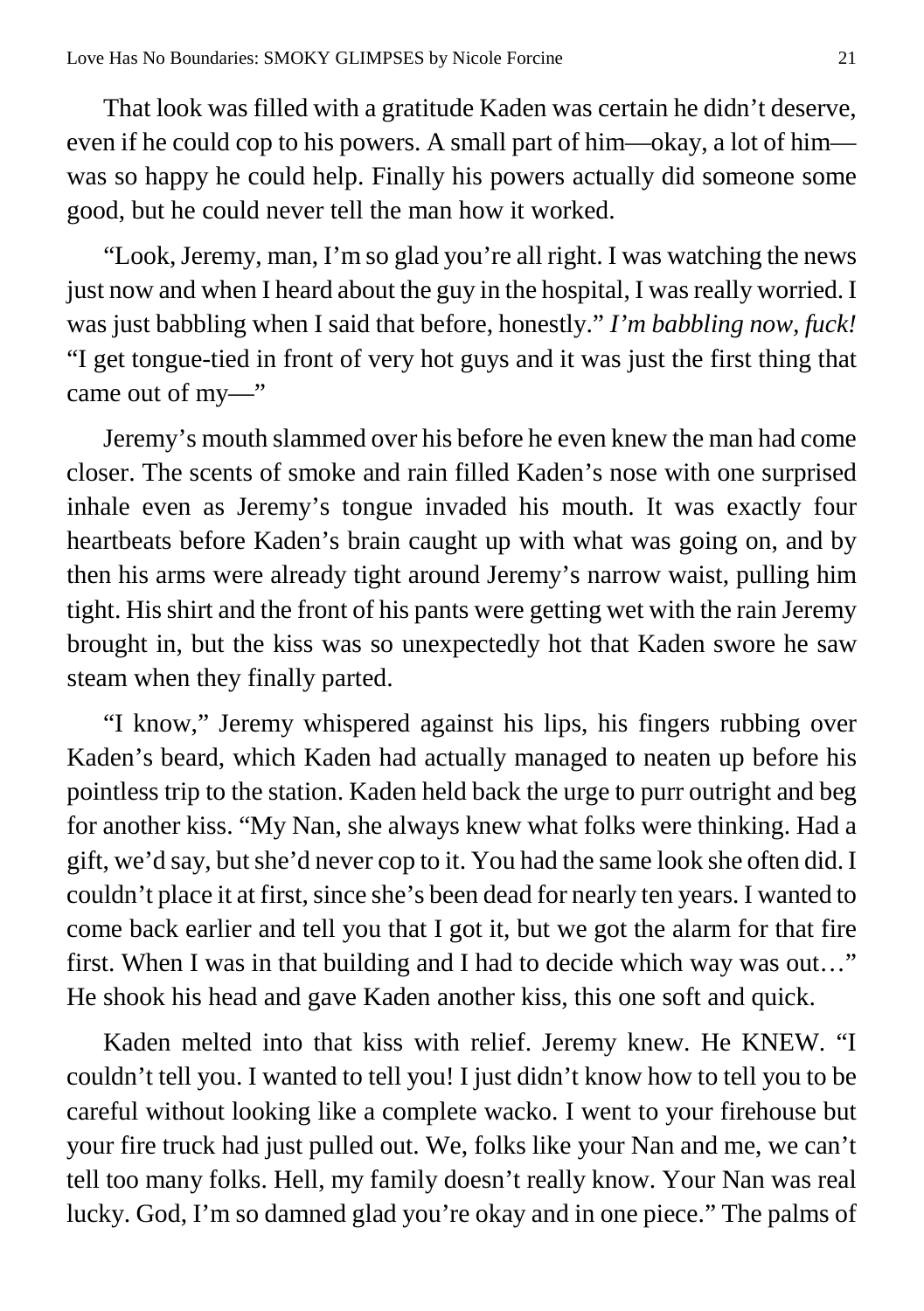Kaden's hands pressed into Jeremy's sides and he suppressed the urge to pull the wet fabric up and touch the skin he'd drooled over just that morning, before he worried himself sick about the man's fate. "How'd you get here?"

Jeremy grinned, cupping the back of Kaden's head with both hands. "I ran from the firehouse. I was at the hospital until I was sure my captain was gonna make it. He'll be out of commission for a while. After that, I knew I needed to find you."

"No umbrella, no car?" It was almost five miles to Kaden's apartment and the rain hadn't let up.

"I was running on adrenaline, wasn't really thinking," Jeremy murmured, and Kaden wassurprised that the bigger man wasn'tshivering. Until he gave a little tremor. "Not the best way to ask you out again, I know."

Kaden laughed and nodded at the stove. "It's not Donatello's, but I've got pasta and red sauce that I haven't touched yet." He moved his hands to Jeremy's arms and started to rub them, trying to warm the man. "And you're freezing. I've got a shower and a dryer, if you want 'em. It would suck if you survived a fire only to catch pneumonia or something."

Jeremy pulled Kaden closer by the back of the neck. "Mmm, food and a shower? Is that all you're offering?"

"You also get all of my babbling that you can stand." Kaden managed around a suddenly dry mouth.

And before he could say another word and ruin the moment, Kaden leaned forward, pressing their lips together once more.

\*\*\*\*

Soft kisses against his shoulder woke Kaden the next morning. Was it morning? he room was still very dark, so he wasn't sure. It took him a minute to remember that he wasn't alone in his bed having a sweet and sexy dream.

Should he lie still and savor Jeremy's kisses on his neck and warm body against his back? Or should he move and press his ass along the very enticing erection and maybe coax the man it was attached to into making use of it?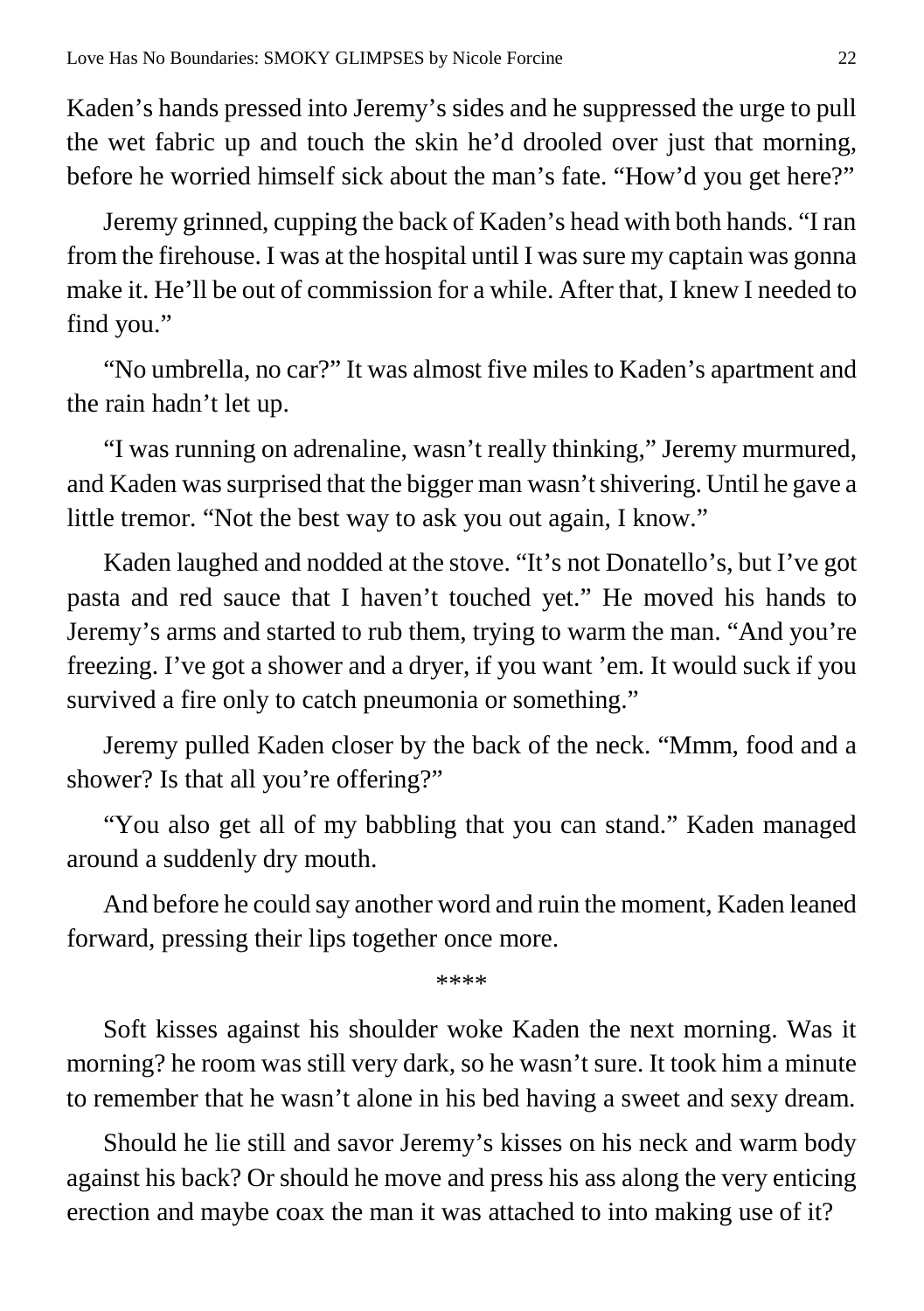"...early riser?" Kaden murmured, deciding to lie still and let Jeremy know that his attentions were appreciated.

Jeremy's morning stubble scraped against Kaden's spine as he kept kissing. "Part of the job. Sorry I passed out on you last night. Promise our next date'll end better."

Date? Last night when Jeremy's shivers broke their series of kisses, Kaden had offered Jeremy use of the shower while his clothes tumbled in the dryer. Then they shared his dinner while Jeremy made himself entirely too tempting with just a towel around his waist. They changed the channel from the newsto *Criminal Minds*. The conversation wandered from crime procedural shows, to books, then sports, but even before Kaden could switch over to ESPN to catch the highlights, Jeremy's eyelids were drooping. Funny how the combination of hours of fighting a huge blaze, dealing with nearly dying, worrying about his boss in the hospital, and then running five miles in the pouring rain completely drained a man.

Jeremy was so apologetic when Kaden led him to bed, and by the time Kaden returned from his own shower, Jeremy was completely passed out. Kaden thought him dead to the world as he slid next to him between the sheets, but once he was settled, Jeremy reached for him. Two things immediately became obvious. One, the hot firefighter was a cuddler, managing to pull Kaden practically under himwhile still asleep. Two, they'd forgotten to pull his clothes out of the dryer before going to sleep, leaving Jeremy gloriously nude. Kaden found himself wishing he'd thought to pull off his own sleep pants so they could sleep skin on skin, but that would have required moving from the cozy cave that was Jeremy and the blankets.

It wasn't the first time Kaden managed to fall asleep with a hard-on, but he could vouch that it was probably the most memorable.

The way Jeremy was currently rubbing his cheeks against one of Kaden's soft flanks made Kaden's dick wake up and protest last night's neglect. It definitely made him completely forget about dates, this one or the next. "Fucking hell, how are you into someone like me?"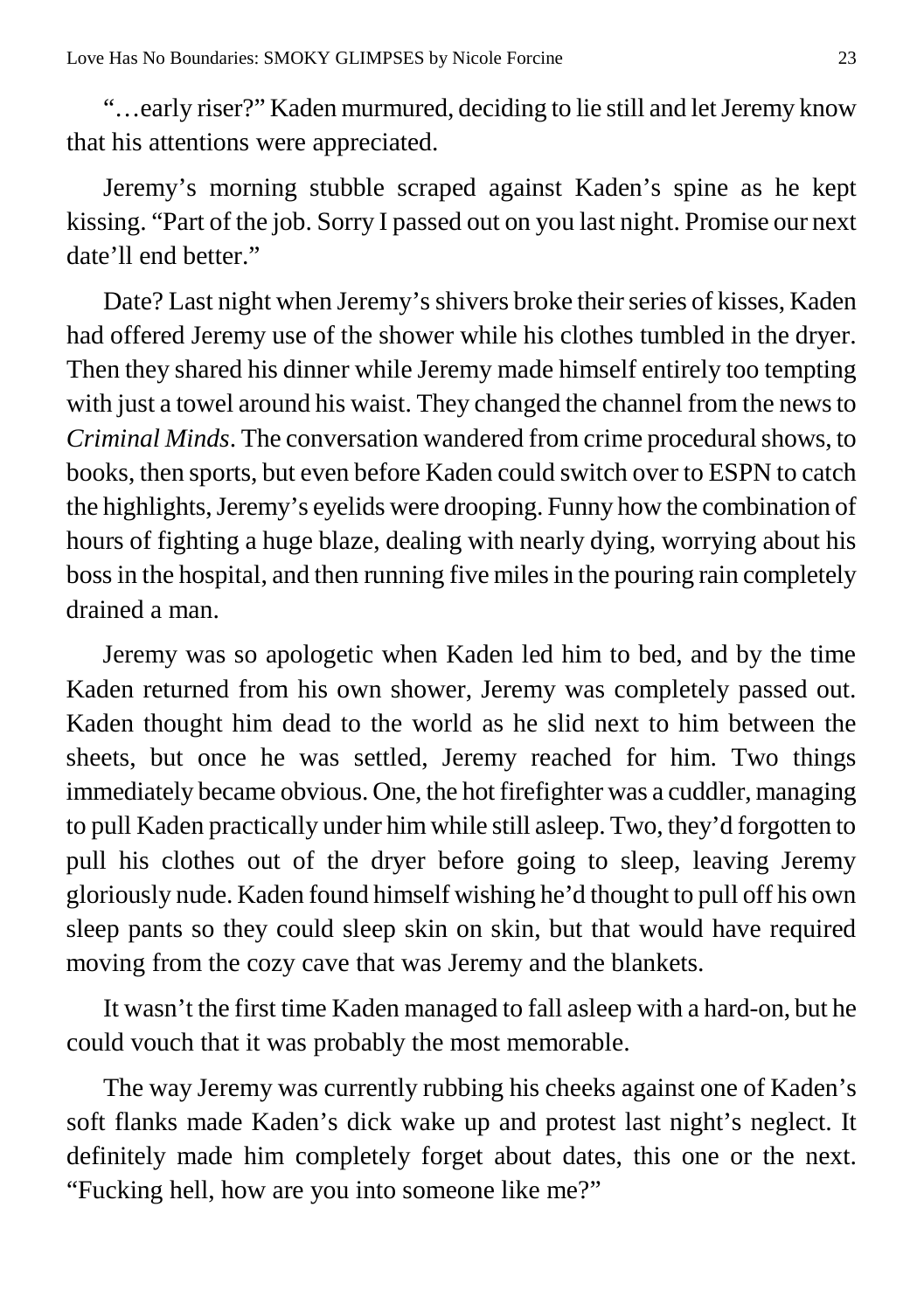Great, his mouth wasfully engaged in *say the first thing on his mind* mode. While apparently useful in revealing life-saving omens, Kaden feared it was going to fuck up this "thing" if it kept going.

And it kept going. "I mean, damn, you're surrounded by hot-as-fuck dudes all day long! And have you looked in a mirror lately? Shit." He took in a sharp breath as teeth grazed his hip. "I just can't believe you're here, kissing on me. You're not just here out of gratitude, right?"

Jeremy's mouth left his skin, and Kaden felt the firefighter pull on his shoulder, guiding him onto his back while Jeremy loomed over him. Kaden's mouth kept going, because he needed to know before he could allow himself to relax and fully enjoy the attention. "It's not, right? You asked me out of gratitude for letting you guys and my bat-shit crazy best friend use my fire escape, and last night and all the kissing and stuff was because my fucking Gift went haywire. It's usually not spontaneous like that. I usually have to concentrate. I don't even know why I'm even telling you any of this."

"Kaden." Jeremy leaned down and kissed him, giving his bottom lip a bite hard enough to make Kaden stop talking and moan. His hips jerked up to brush his equally needy erection against Jeremy's, and Jeremy chuckled. "I'll have to remember that kissing you is the only way to shut you the hell up long enough for me to get a word in."

Kaden opened his mouth to object to the kiss-him-quiet method, but Jeremy employed that method again, and again, and again, until all Kaden could do was melt into the mattress and listen.

"First of all, I don't know what kind of guy you think I am, but you turned me on the second I saw you in the window. I was so disappointed when at first I didn't see you when I got up here for my solo photo. And after you warned me... well, I've got a serious thing for sweet guys who worry about my hide." His fingers mapped out the hair on Kaden's chest, lightly scratching and pulling. "Does *this* feel like gratitude to you?"

Kaden tried to speak up again, but this time Jeremy shut him up by grinding their cocks together, his bare and Kaden's covered by flannel sleep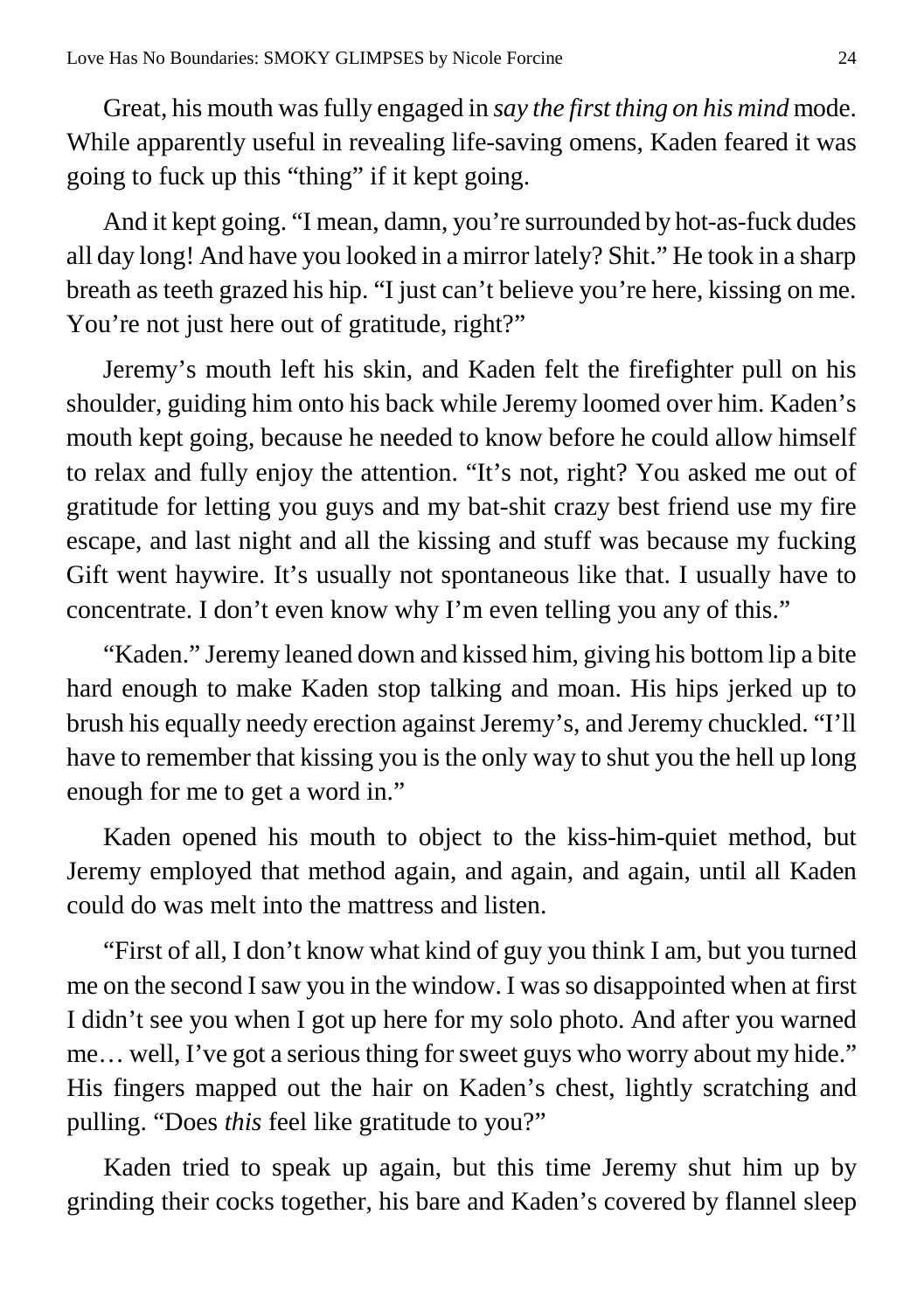pants. Nope, that didn't feel like gratitude at all. That felt like wonderful and the way Jeremy kissed his fuzzy jaw made it so much better.

"Still owe you a proper date, though." Jeremy directed his attention to Kaden's neck while his hips kept rocking and grinding. Fuck, if he kept that up, Kaden was going to come his brains out like a teenager having hisfirst wet dream. And yet, with all that hard muscle sliding against him, he was quickly starting not to care.

"I think we're way past *proper*." Kaden panted, reaching out in the dark to touch Jeremy's smooth back, his neck, the slight prickle of new growth on Jeremy's head.

Normally, Kaden would be just a little worried about falling into bed with a man he'd barely known. It was the kiss of death for any sort of relationship outside of fuck-buddies, and he was pretty damned sure that wasn't what he wanted. Even with a ridiculously hot firefighter who was glad to have survived another inferno. The urge to babble his way into asking Jeremy's intentions nearly outgrew his urge to spill into his pants.

Then that urge to come gave way to the hot-cold flash of another Glimpse.

*Dark tan sheets. A soft, warm body spooned against his side. The sun streamed through opened black-out curtains. Kaden gave in to the irresistible urge to squeeze the body close and bury his nose into the mass of dark red curls pressed against his cheek. Damn, just lying next to his man turned him on more than anyone ever had before. Maybe if he woke him right now, they could have another go-'round before work.* 

*His lover turned his head and Kaden found himself staring into his own sleepy, love-drunk eyes.*

"Kaden? Kaden!"

Kaden blinked once, twice, three times as the slight dizziness passed and his vision cleared. The lamp near his bed was on, and he could see Jeremy in all of his naked glory. It helped that the man was sitting up with both hands gripped on Kaden's shoulders. It was a nice up-close view.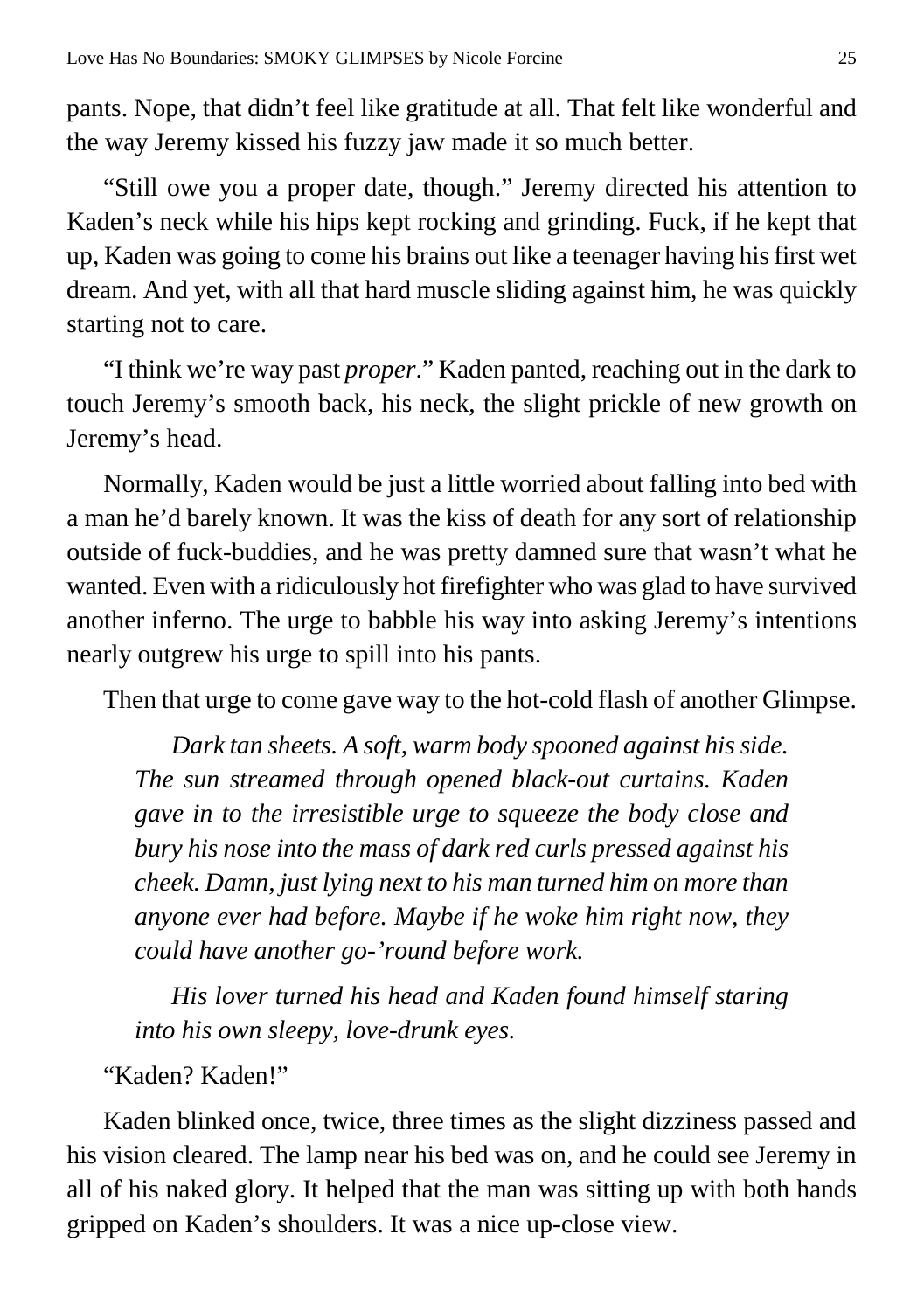"You left me for a second, man."

Kaden recalled the Glimpse and his lips curled into a calm smile as he leaned into Jeremy's arms, happy to share. "What color are your sheets?"

"According to my fancy-pants sister-in-law, 'chestnut'. They look brown to me." Jeremy's breaths blew against Kaden's auburn hair as he spoke. "Why?"

And the smile threatened to split Kaden's face in half. Sure, it had been another spontaneous Glimpse, but it was all he needed to ease his concerns about this so-far unconventional courtship. It didn't matter if what he saw through Jeremy's eyes would happen next week, next month, or ten years from now.

He reached for the lamp to turn it off, plunging the room back into near darkness. "I could babble about that now," he murmured, gently pushing Jeremy back down on the bed and kissing up his jaw. "Or you could shut me up."

#### **THE END**